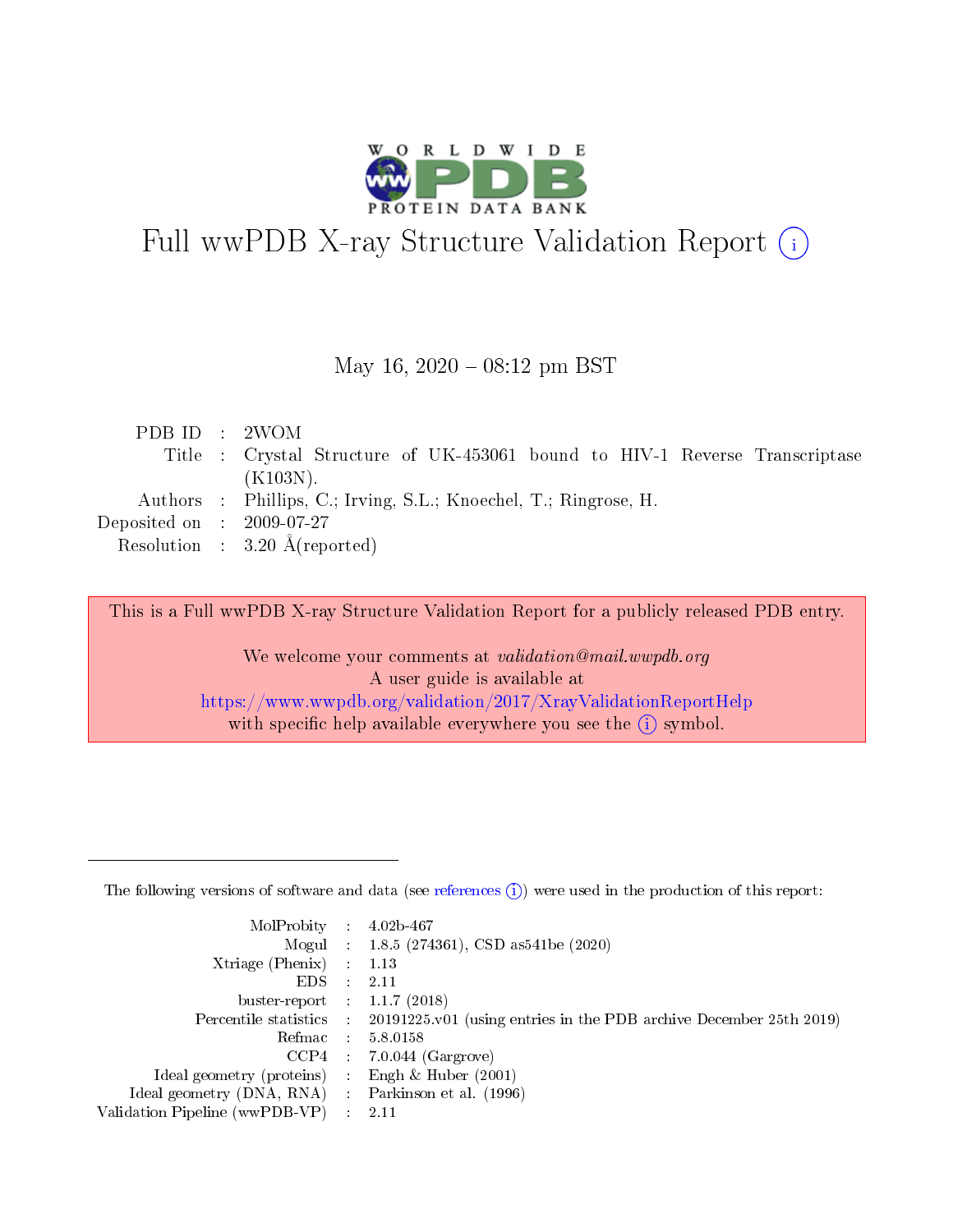# 1 [O](https://www.wwpdb.org/validation/2017/XrayValidationReportHelp#overall_quality)verall quality at a glance  $(i)$

The following experimental techniques were used to determine the structure: X-RAY DIFFRACTION

The reported resolution of this entry is 3.20 Å.

Percentile scores (ranging between 0-100) for global validation metrics of the entry are shown in the following graphic. The table shows the number of entries on which the scores are based.



| Metric                | Whole archive       | Similar resolution                                       |
|-----------------------|---------------------|----------------------------------------------------------|
|                       | (# $\rm{Entries}$ ) | $(\#\text{Entries}, \text{resolution range}(\text{\AA})$ |
| Clashscore            | 141614              | $1253(3.20-3.20)$                                        |
| Ramachandran outliers | 138981              | $1234(3.20-3.20)$                                        |
| Sidechain outliers    | 138945              | $1233(3.20-3.20)$                                        |

The table below summarises the geometric issues observed across the polymeric chains and their fit to the electron density. The red, orange, yellow and green segments on the lower bar indicate the fraction of residues that contain outliers for  $\geq=3$ , 2, 1 and 0 types of geometric quality criteria respectively. A grey segment represents the fraction of residues that are not modelled. The numeric value for each fraction is indicated below the corresponding segment, with a dot representing fractions  $\leq=5\%$ 

| Mol | $Chain$ Length | Quality of chain |     |    |
|-----|----------------|------------------|-----|----|
|     | 560            | 73%              | 24% |    |
|     | 440            | 70%              | 20% | 6% |

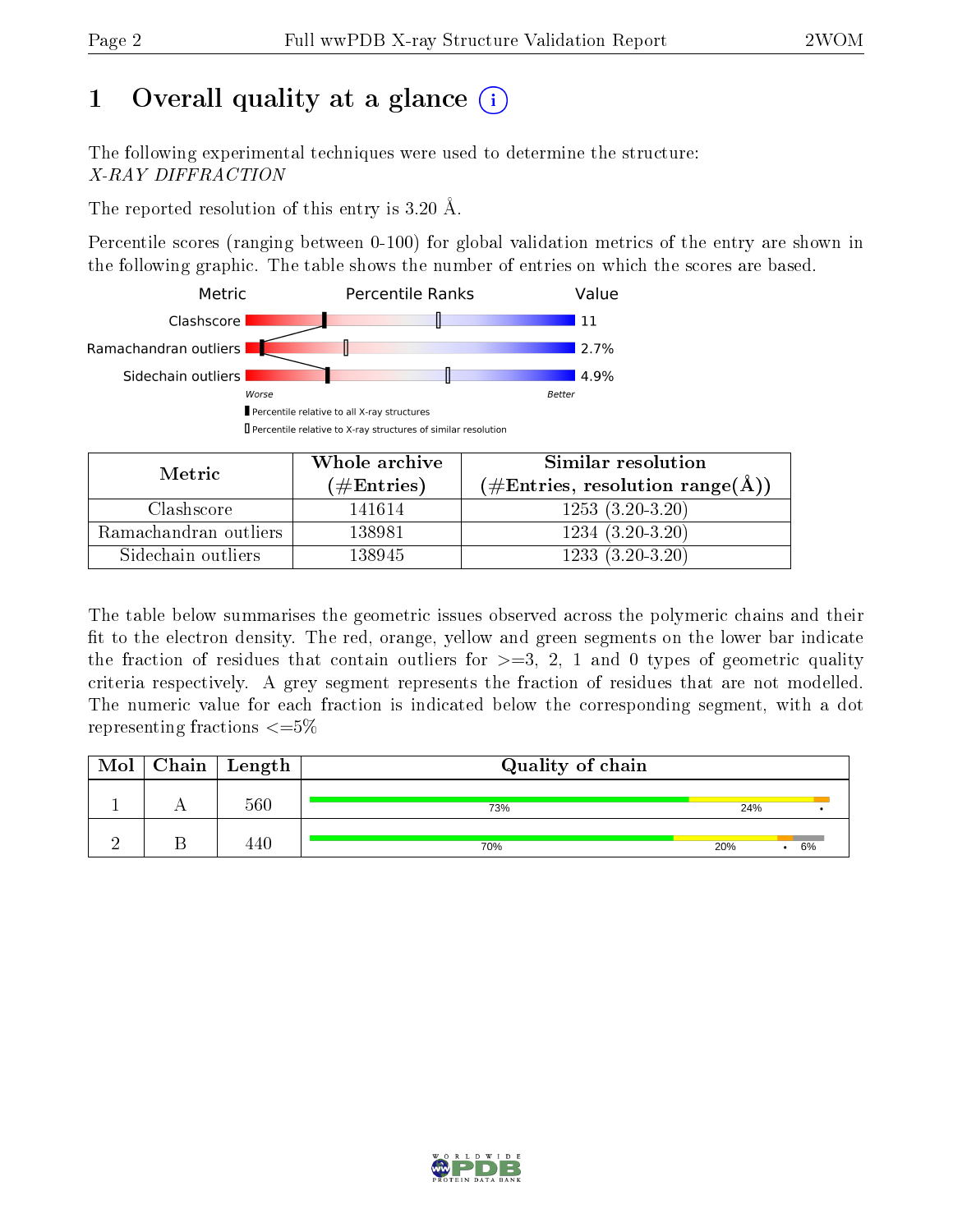# 2 Entry composition (i)

There are 3 unique types of molecules in this entry. The entry contains 7942 atoms, of which 0 are hydrogens and 0 are deuteriums.

In the tables below, the ZeroOcc column contains the number of atoms modelled with zero occupancy, the AltConf column contains the number of residues with at least one atom in alternate conformation and the Trace column contains the number of residues modelled with at most 2 atoms.

• Molecule 1 is a protein called HIV-1 REVERSE TRANSCRIPTASE.

| Mol | Chain | Residues | Atoms          |      |     |     | . ZeroOcc∣ | $\mid$ AltConf $\mid$ Trace |  |  |
|-----|-------|----------|----------------|------|-----|-----|------------|-----------------------------|--|--|
|     |       | 558      | $\text{Total}$ |      |     |     |            |                             |  |  |
|     |       |          | 4536           | 2929 | 760 | 839 |            |                             |  |  |

There is a discrepancy between the modelled and reference sequences:

| Chain- | Residue   Modelled | ∣ Actual | Comment                                | <b>Reference</b> |
|--------|--------------------|----------|----------------------------------------|------------------|
|        | ASN                |          | $\pm$ engineered mutation   UNP P04585 |                  |

Molecule 2 is a protein called HIV-1 REVERSE TRANSCRIPTASE.

| Mol | Chain | Residues | Atoms         |      |     |     | $\text{ZeroOcc} \mid \text{AltConf} \mid \text{Trace}$ |  |  |
|-----|-------|----------|---------------|------|-----|-----|--------------------------------------------------------|--|--|
|     |       | 413      | Total<br>3383 | 2195 | 565 | 616 |                                                        |  |  |

There is a discrepancy between the modelled and reference sequences:

|     | Chain   Residue   Modelled   Actual |      | Comment                                | Reference |
|-----|-------------------------------------|------|----------------------------------------|-----------|
| .03 |                                     | i ve | $\pm$ engineered mutation   UNP P04585 |           |

 Molecule 3 is 5-{[3,5-diethyl-1-(2-hydroxyethyl)-1H-pyrazol-4-yl]oxy}benzene-1,3-dicarbonit rile (three-letter code: ZZE) (formula:  $C_{17}H_{18}N_4O_2$ ).

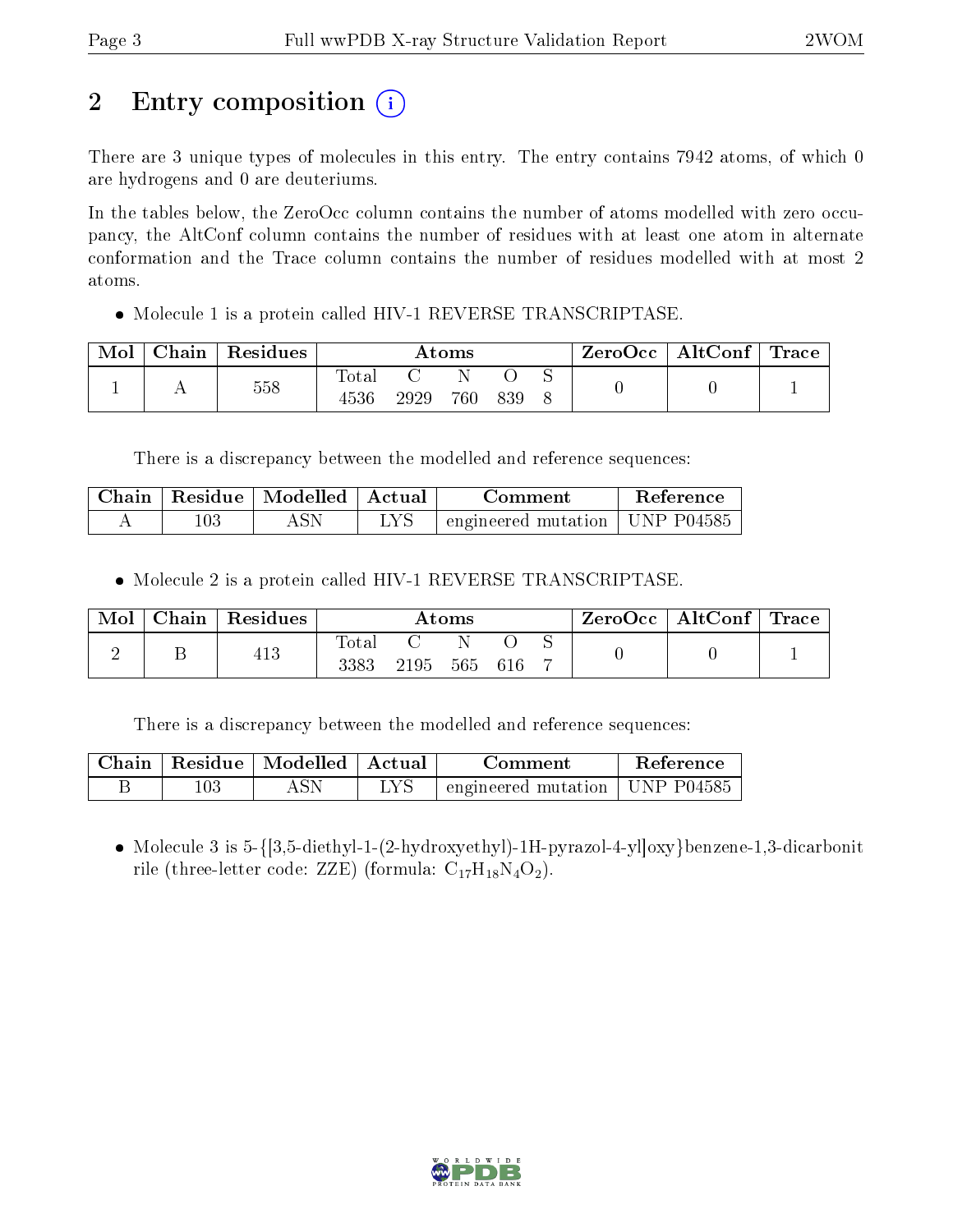

| Mol | $\vert$ Chain $\vert$ Residues | Atoms   |  |  |  | $ZeroOcc \mid AltConf$ |  |
|-----|--------------------------------|---------|--|--|--|------------------------|--|
|     |                                | Total C |  |  |  |                        |  |
|     |                                |         |  |  |  |                        |  |

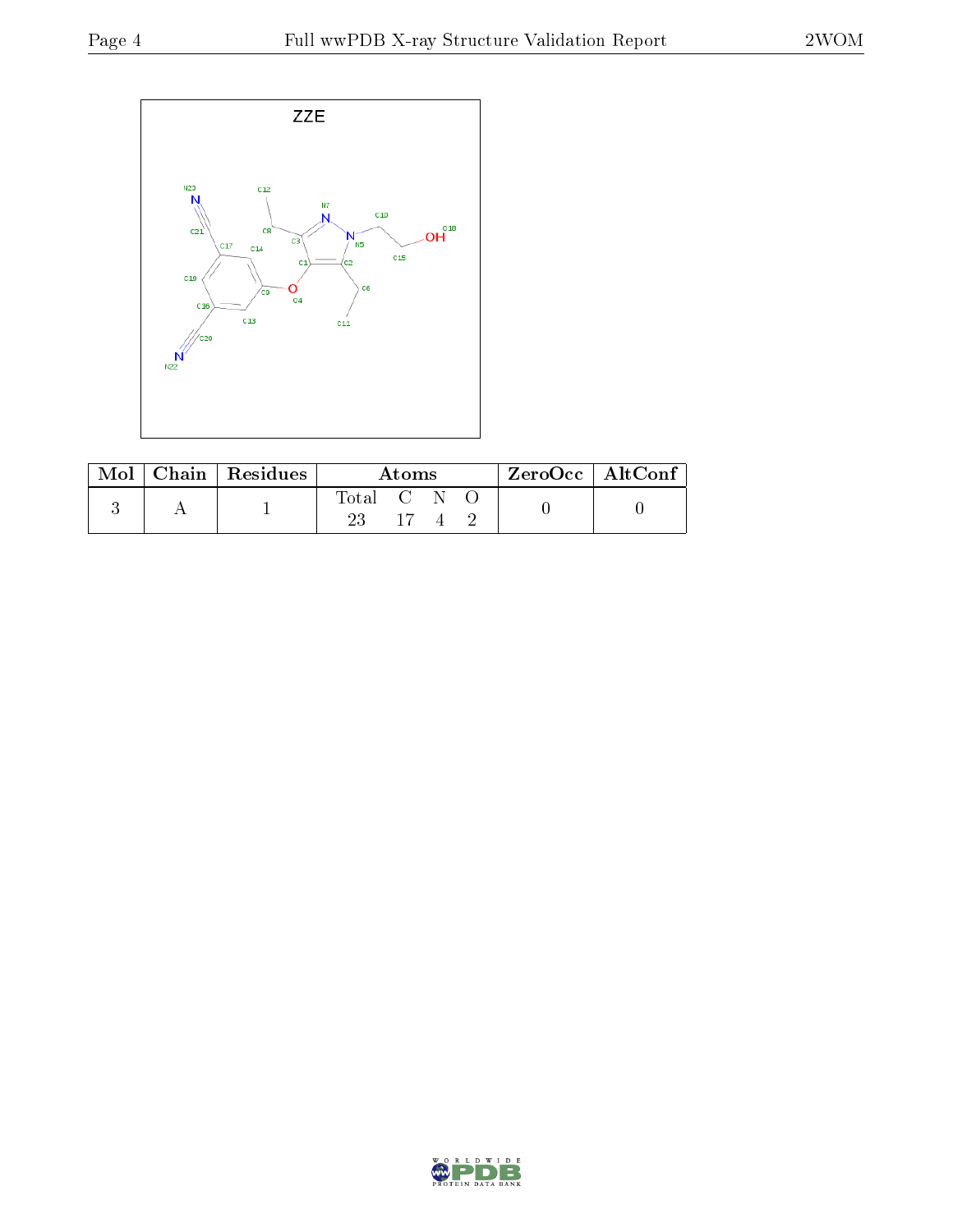# 3 Residue-property plots  $(i)$

These plots are drawn for all protein, RNA and DNA chains in the entry. The first graphic for a chain summarises the proportions of the various outlier classes displayed in the second graphic. The second graphic shows the sequence view annotated by issues in geometry. Residues are colorcoded according to the number of geometric quality criteria for which they contain at least one outlier: green  $= 0$ , yellow  $= 1$ , orange  $= 2$  and red  $= 3$  or more. Stretches of 2 or more consecutive residues without any outlier are shown as a green connector. Residues present in the sample, but not in the model, are shown in grey.



• Molecule 1: HIV-1 REVERSE TRANSCRIPTASE

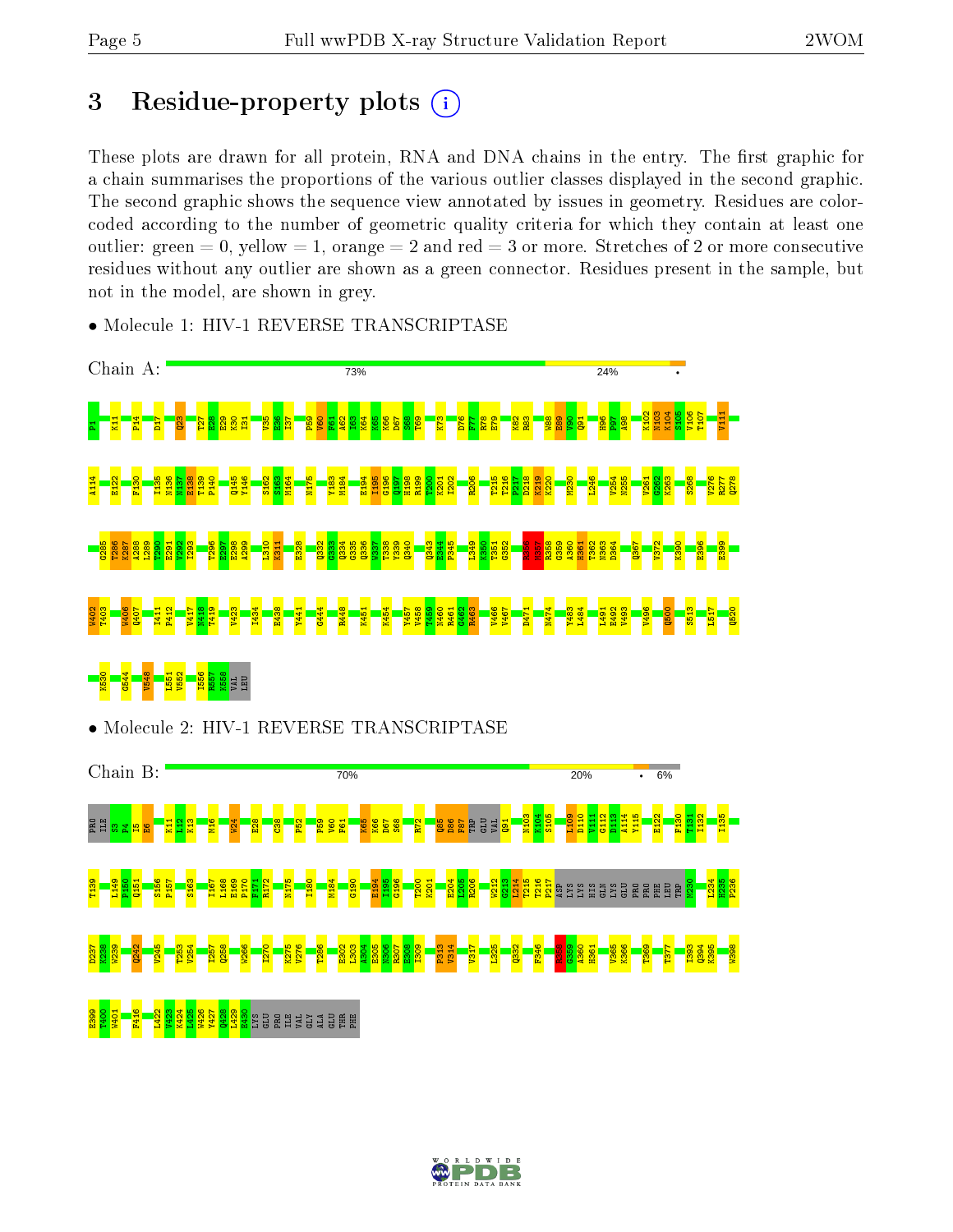# 4 Data and refinement statistics  $(i)$

| Property                                                         | Value                                               | Source                  |
|------------------------------------------------------------------|-----------------------------------------------------|-------------------------|
| Space group                                                      | C2221                                               | Depositor               |
| Cell constants                                                   | 154.30Å<br>$116.60\text{\AA}$<br>$155.40\text{\AA}$ | Depositor               |
| a, b, c, $\alpha$ , $\beta$ , $\gamma$                           | $90.00^{\circ}$<br>$90.00^\circ$<br>$90.00^\circ$   |                         |
| Resolution $(A)$                                                 | $24.95 - 3.20$                                      | Depositor               |
|                                                                  | $24.95 - 2.79$                                      | <b>EDS</b>              |
| % Data completeness                                              | (Not available) $(24.95-3.20)$                      | Depositor               |
| (in resolution range)                                            | 87.5 (24.95-2.79)                                   | <b>EDS</b>              |
| $R_{merge}$                                                      | 0.09                                                | Depositor               |
| $\mathrm{R}_{sym}$                                               | (Not available)                                     | Depositor               |
| $\overline{$ <sup>1</sup>                                        | $4.23$ (at 2.80Å)                                   | Xtriage                 |
| Refinement program                                               | <b>BUSTER-TNT 2.9.2</b>                             | $\overline{D}$ epositor |
|                                                                  | 0.257<br>0.228                                      | Depositor               |
| $R, R_{free}$                                                    | (Not available)<br>0.267                            | DCC                     |
| $R_{free}$ test set                                              | No test flags present.                              | wwPDB-VP                |
| Wilson B-factor $(A^2)$                                          | 56.3                                                | Xtriage                 |
| Anisotropy                                                       | 0.360                                               | Xtriage                 |
| Bulk solvent $k_{sol}(\text{e}/\text{A}^3), B_{sol}(\text{A}^2)$ | 0.31, 42.8                                          | <b>EDS</b>              |
| L-test for twinning <sup>2</sup>                                 | $< L >$ = 0.49, $< L2$ = 0.33                       | Xtriage                 |
| <b>Estimated twinning fraction</b>                               | No twinning to report.                              | <b>Xtriage</b>          |
| $F_o, F_c$ correlation                                           | 0.89                                                | <b>EDS</b>              |
| Total number of atoms                                            | 7942                                                | wwPDB-VP                |
| Average B, all atoms $(A^2)$                                     | 52.0                                                | wwPDB-VP                |

Xtriage's analysis on translational NCS is as follows: The largest off-origin peak in the Patterson function is  $3.52\%$  of the height of the origin peak. No significant pseudotranslation is detected.

<sup>&</sup>lt;sup>2</sup>Theoretical values of  $\langle |L| \rangle$ ,  $\langle L^2 \rangle$  for acentric reflections are 0.5, 0.333 respectively for untwinned datasets, and 0.375, 0.2 for perfectly twinned datasets.



<span id="page-5-1"></span><span id="page-5-0"></span><sup>1</sup> Intensities estimated from amplitudes.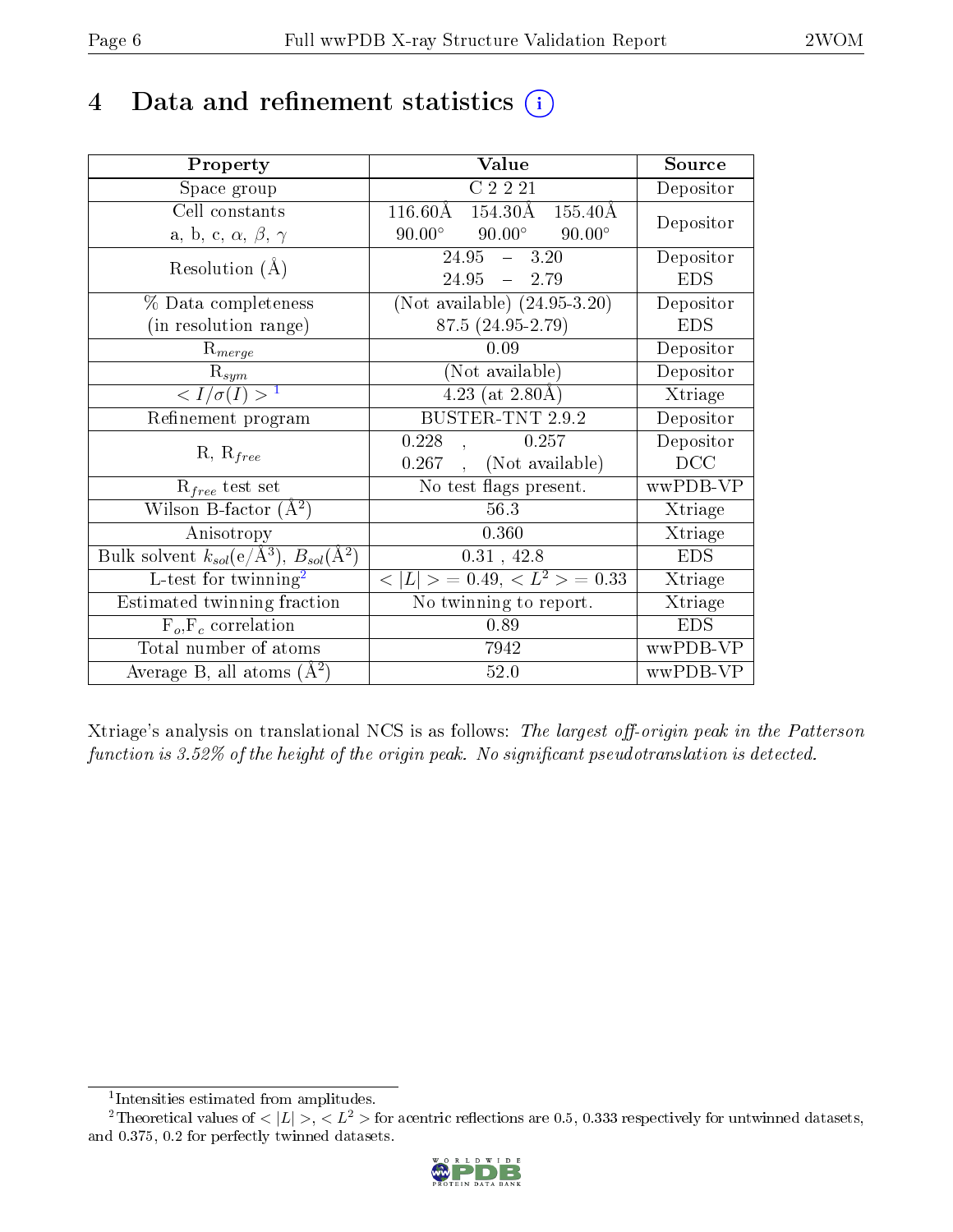# 5 Model quality  $(i)$

# 5.1 Standard geometry  $(i)$

Bond lengths and bond angles in the following residue types are not validated in this section: ZZE

The Z score for a bond length (or angle) is the number of standard deviations the observed value is removed from the expected value. A bond length (or angle) with  $|Z| > 5$  is considered an outlier worth inspection. RMSZ is the root-mean-square of all Z scores of the bond lengths (or angles).

| Mol | Chain |      | Bond lengths        | Bond angles |           |  |
|-----|-------|------|---------------------|-------------|-----------|--|
|     |       | RMSZ | # Z  > 5            | RMSZ        | # $ Z >5$ |  |
|     |       | 0.46 | $1/4653$ $(0.0\%)$  | 0.60        | 0/6323    |  |
| 2   | В     | 0.36 | 0/3476              | 0.57        | 0/4724    |  |
| AII | Αll   | 0.42 | 1/8129<br>$(0.0\%)$ | 0.59        | 0/11047   |  |

All (1) bond length outliers are listed below:

|  |             | Mol   Chain   Res   Type   Atoms | $\mathbb{Z}$ | $\mid$ Observed( $\AA$ ) $\mid$ Ideal( $\AA$ ) $\mid$ |  |
|--|-------------|----------------------------------|--------------|-------------------------------------------------------|--|
|  | $103$   ASN | $\perp$ C-N                      | 18.72        |                                                       |  |

There are no bond angle outliers.

There are no chirality outliers.

There are no planarity outliers.

### 5.2 Too-close contacts  $(i)$

In the following table, the Non-H and H(model) columns list the number of non-hydrogen atoms and hydrogen atoms in the chain respectively. The H(added) column lists the number of hydrogen atoms added and optimized by MolProbity. The Clashes column lists the number of clashes within the asymmetric unit, whereas Symm-Clashes lists symmetry related clashes.

| Mol |      |      |     | Chain   Non-H   H(model)   H(added)   Clashes   Symm-Clashes |
|-----|------|------|-----|--------------------------------------------------------------|
|     | 4536 | 4582 | 106 |                                                              |
|     | 3383 | 3410 |     |                                                              |
|     |      |      |     |                                                              |
|     | 7942 | 8010 | 177 |                                                              |

The all-atom clashscore is defined as the number of clashes found per 1000 atoms (including hydrogen atoms). The all-atom clashscore for this structure is 11.

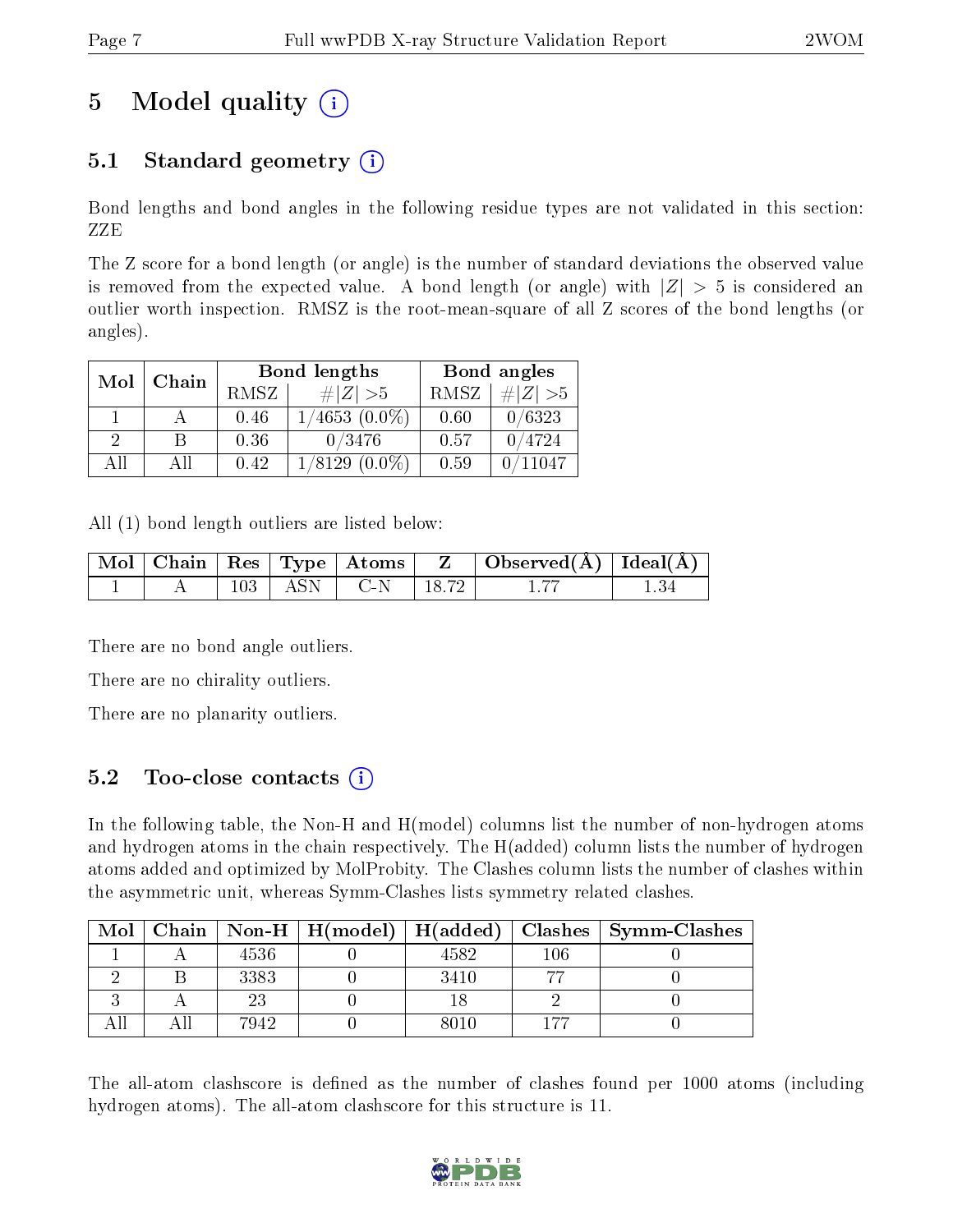|                             |                                    | Interatomic    | Clash             |
|-----------------------------|------------------------------------|----------------|-------------------|
| Atom-1                      | Atom-2                             | distance $(A)$ | overlap $(\AA)$   |
| 1: A: 103: ASN: C           | 1:A:104:LYS:N                      | 1.77           | 1.36              |
| 1:A:139:THR:HB              | 1:A:140:PRO:HD2                    | 1.43           | $1.00\,$          |
| 1:A:23:GLN:HE22             | 1: A:60: VAL:H                     | 1.06           | 0.93              |
| 2:B:13:LYS:HB2              | 2: B: 16: MET:HG3                  | 1.62           | 0.82              |
| 1:A:23:GLN:NE2              | $1:A:60:\overline{\mathrm{VAL:H}}$ | 1.79           | 0.81              |
| 1: A:278: GLN: HG2          | 1:A:298:GLU:HB3                    | 1.63           | 0.80              |
| 1:A:296:THR:HG23            | 1:A:299:ALA:H                      | 1.47           | 0.79              |
| 2:B:85:GLN:HA               | 2: B:87:PHE:N                      | 1.98           | 0.79              |
| 2:B:85:GLN:HA               | 2:B:87:PHE:H                       | 1.53           | 0.74              |
| 1:A:111:VAL:HG12            | 1:A:111:VAL:O                      | 1.90           | 0.71              |
| 1:A:461:ARG:HH11            | 1: A:461: ARG:HG3                  | 1.55           | 0.71              |
| 2:B:360:ALA:HB2             | 2:B:366:LYS:HD2                    | 1.72           | 0.70              |
| 1:A:372:VAL:HG11            | 1: A:411: ILE: HG23                | 1.73           | 0.70              |
| 1:A:328:GLU:HG2             | 1: A:390: LYS: HB2                 | 1.72           | $\overline{0.70}$ |
| 1: A:500: GLN: NE2          | 2:B:422:LEU:HG                     | 2.07           | 0.69              |
| 2:B:86:ASP:HA               | 2: B:91: GLN: HB2                  | 1.75           | 0.69              |
| 1:A:175:ASN:OD1             | 1: A:201:LYS:HE3                   | 1.92           | 0.69              |
| 2:B:13:LYS:HZ1              | 2:B:85:GLN:HG2                     | 1.58           | 0.68              |
| 1:A:412:PRO:HG3             | 2:B:401:TRP:HZ2                    | 1.61           | 0.65              |
| 1: A:492: GLU:HG2           | 1: A:530: LYS: HB2                 | 1.79           | 0.65              |
| 1: A: 138: GLU: HG2         | 1: A: 139: THR:N                   | 2.12           | 0.64              |
| 1:A:111:VAL:CG1             | 1:A:111:VAL:O                      | 2.46           | 0.64              |
| $2:B:13:L\overline{YS:HD2}$ | 2:B:16:MET:HE3                     | 1.80           | 0.64              |
| 2:B:5:ILE:HG22              | 2: B:6: GLU: H                     | 1.63           | 0.62              |
| 1:A:458:VAL:HG12            | 1:A:548:VAL:HG22                   | 1.79           | 0.62              |
| 2:B:114:ALA:HB2             | 2:B:214:LEU:HD13                   | 1.80           | 0.62              |
| 1: A: 362: THR: HG22        | 1: A: 363: ASN:N                   | 2.16           | 0.61              |
| 2: B: 24: TRP: HE1          | 2:B:59:PRO:HB3                     | 1.65           | 0.61              |
| 1: A:500: GLN: HE21         | 1:A:500:GLN:HA                     | 1.65           | 0.60              |
| 1: A:27:THR:CG2             | 1: A:29: GLU: HG2                  | 2.31           | 0.60              |
| 1:A:399:GLU:HA              | 1:A:402:TRP:CD1                    | 2.37           | 0.60              |
| 1: A: 106: VAL: HG21        | 3:A:1558:ZZE:H152                  | 1.83           | 0.60              |
| 1: A:254:VAL:HG22           | 1: A:293: ILE: HD11                | 1.84           | 0.60              |
| 1: A:500: GLN: HE22         | 2:B:422:LEU:HG                     | 1.66           | 0.59              |
| 2:B:206:ARG:HD2             | 2:B:216:THR:O                      | 2.02           | 0.59              |
| 1:A:277:ARG:HB3             | 1:A:336:GLN:OE1                    | 2.02           | 0.59              |
| 1:A:73:LYS:NZ               | 1: A:146:TYR:OH                    | 2.36           | 0.59              |
| 1:A:311:LYS:HA              | 1: A:311:LYS:HE2                   | 1.83           | 0.59              |
| 2:B:24:TRP:NE1              | 2: B:59: PRO:HB3                   | 2.18           | 0.59              |
| 1: A: 103: ASN: C           | 1:A:104:LYS:CA                     | 2.72           | 0.58              |

All (177) close contacts within the same asymmetric unit are listed below, sorted by their clash magnitude.

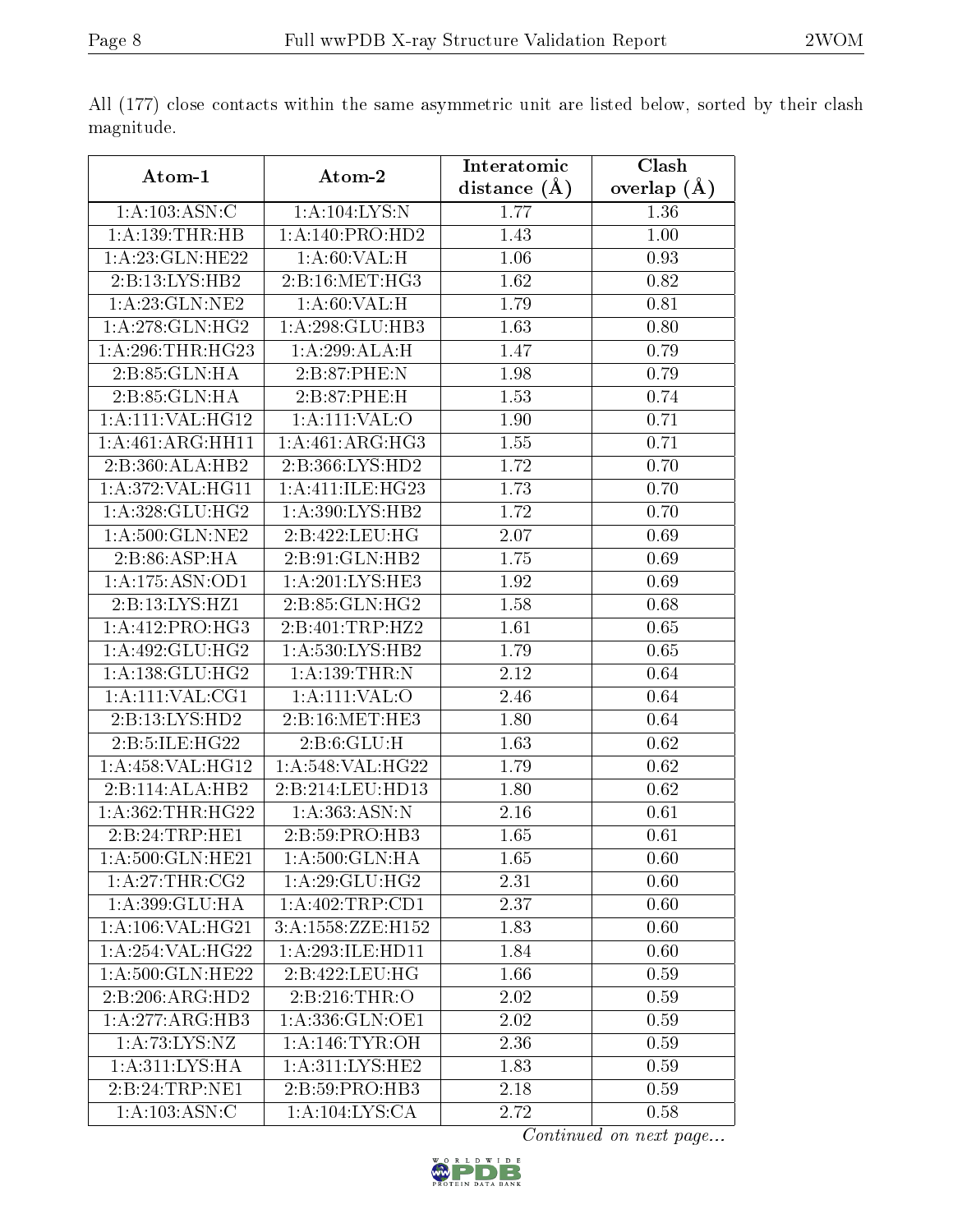|                              | Commuca from previous page    |                               | Clash         |
|------------------------------|-------------------------------|-------------------------------|---------------|
| Atom-1                       | Atom-2                        | Interatomic<br>distance $(A)$ | overlap $(A)$ |
| 1:A:139:THR:HB               | 1: A:140: PRO:CD              | 2.26                          | 0.57          |
| 1:A:551:LEU:HD23             | 1: A:551:LEU:H                | 1.69                          | 0.57          |
| 2:B:215:THR:O                | 2:B:217:PRO:HD3               | 2.03                          | 0.57          |
| 1:A:263:LYS:HA               | 1: A:263:LYS:HE2              | 1.86                          | 0.57          |
| 1: A:206:ARG:HG3             | 1: A:216:THR:OG1              | 2.05                          | 0.57          |
| 1:A:261:VAL:HG13             | 1:A:276:VAL:HG11              | 1.85                          | 0.57          |
| 1: A: 451: LYS: HE2          | 1:A:471:ASP:HA                | 1.87                          | 0.57          |
| 1: A:412: PRO:HG3            | 2:B:401:TRP:CZ2               | 2.40                          | 0.57          |
| 2:B:365:VAL:O                | 2:B:369:THR:HG23              | 2.04                          | 0.56          |
| 1: A:23: GLN: HE22           | 1: A:60: VAL:N                | 1.90                          | 0.55          |
| 1:A:548:VAL:HA               | 1: A: 551: LEU: HD21          | 1.89                          | 0.55          |
| 2:B:242:GLN:HE22             | 2:B:429:LEU:CD1               | 2.19                          | 0.55          |
| 2:B:110:ASP:O                | 2:B:216:THR:HG23              | 2.06                          | 0.55          |
| 1: A: 122: GLU: CD           | 1:A:122:GLU:H                 | 2.11                          | 0.54          |
| 1: A:444: GLY:HA2            | 1:A:552:VAL:HG11              | 1.89                          | 0.54          |
| 2:B:66:LYS:HG3               | 2:B:67:ASP:OD1                | 2.07                          | 0.54          |
| 1:A:268:SER:O                | 1: A: 351: THR: HG22          | 2.07                          | $0.54\,$      |
| 2:B:360:ALA:CB               | 2:B:366:LYS:HD2               | 2.38                          | 0.54          |
| 1:A:194:GLU:CD               | 1:A:194:GLU:H                 | $2.10\,$                      | 0.53          |
| $1:A:343:GLN:H\overline{G3}$ | 1:A:349:LEU:HD11              | 1.90                          | 0.53          |
| 1:A:288:ALA:HB3              | 1:A:291:GLU:HG2               | 1.90                          | 0.53          |
| 1:A:111:VAL:HG21             | 1: A: 164: MET: CE            | 2.39                          | 0.52          |
| 1:A:466:VAL:HB               | 1:A:551:LEU:HD12              | 1.91                          | 0.52          |
| 1: A:27:THR:HG21             | 1: A:29: GLU: HG2             | 1.90                          | 0.52          |
| 2:B:172:ARG:HH21             | 2:B:180:ILE:HB                | 1.75                          | 0.52          |
| 2:B:175:ASN:HD21             | 2:B:201:LYS:NZ                | 2.08                          | 0.52          |
| 1: A:286:THR:O               | $1:A:287:LYS:H\overline{G2}$  | 2.10                          | 0.51          |
| 2:B:266:TRP:CH2              | 2:B:427:TYR:CZ                | 2.98                          | 0.51          |
| 1: A:59: PRO:HG2             | 1: A:76: ASP:HB3              | 1.93                          | 0.51          |
| 2:B:266:TRP:HH2              | 2:B:427:TYR:CZ                | 2.28                          | 0.51          |
| 2:B:168:LEU:HD13             | 2:B:180:ILE:HG21              | 1.93                          | 0.51          |
| 1: A: 335: GLY: HA2          | 1: A:367: GLN:OE1             | 2.11                          | 0.51          |
| 1:A:23:GLN:NE2               | 1: A:59: PRO:HA               | 2.25                          | 0.51          |
| 2:B:314:VAL:HG13             | 2:B:317:VAL:HG22              | 1.93                          | 0.51          |
| 1:A:27:THR:O                 | 1: A:31: ILE: HG13            | 2.12                          | 0.50          |
| 1: A:64: LYS:NZ              | 1: A:69:THR:HG23              | 2.26                          | 0.50          |
| 1: A:96: HIS: HD1            | 1: A:98:ALA:H                 | 1.59                          | 0.50          |
| 1:A:195:ILE:HB               | 1:A:199:ARG:NH2               | 2.26                          | 0.50          |
| 1:A:79:GLU:HG3               | 1: A:83:ARG:NH1               | 2.25                          | 0.50          |
| 2:B:266:TRP:HH2              | 2:B:427:TYR:CE1               | 2.29                          | 0.50          |
| 2: B: 13: LYS: NZ            | $2: B:85: \overline{GLN:HG2}$ | 2.26                          | 0.50          |

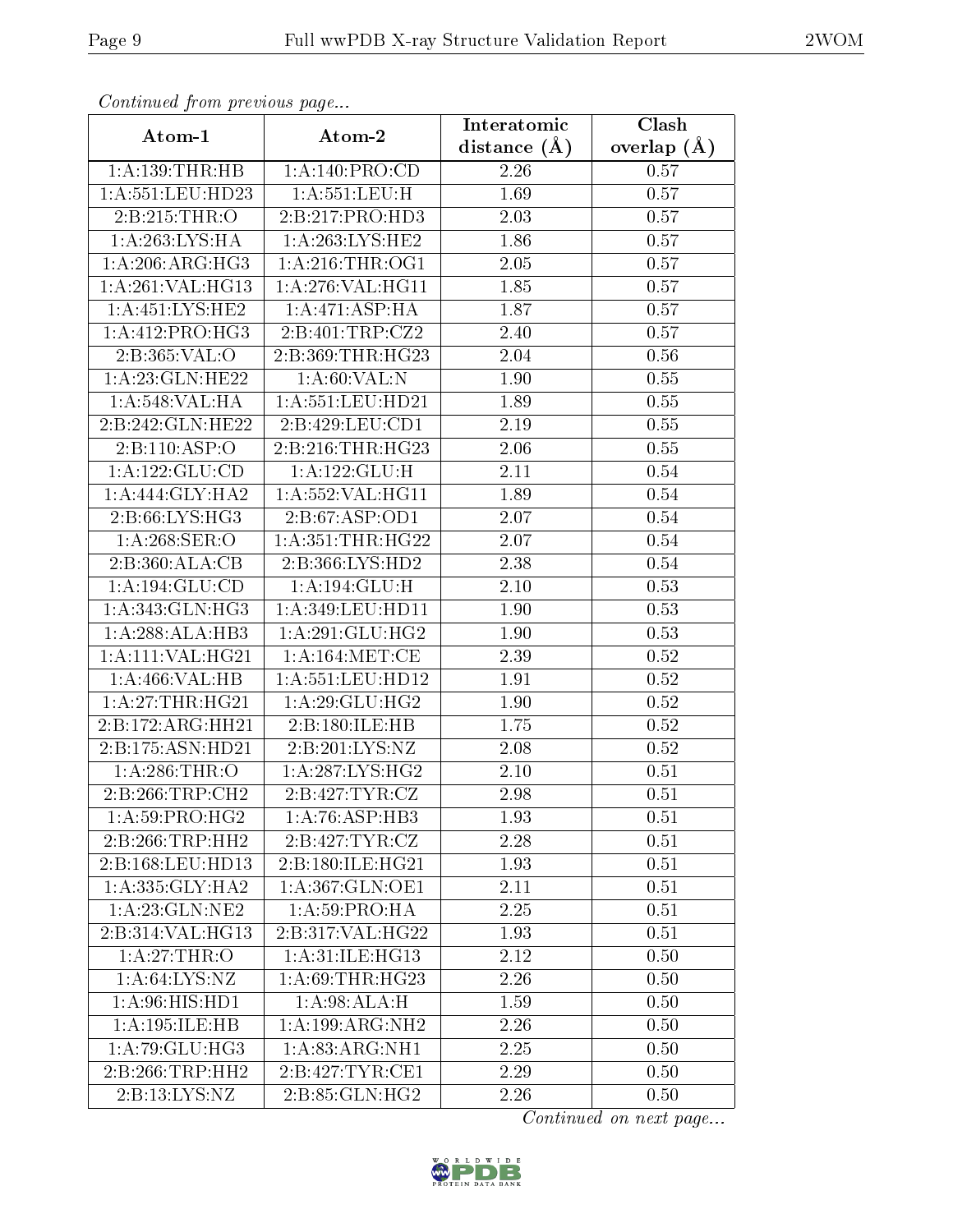| Commaca jibin previous page              |                              |                               | Clash         |
|------------------------------------------|------------------------------|-------------------------------|---------------|
| Atom-1                                   | Atom-2                       | Interatomic<br>distance $(A)$ | overlap $(A)$ |
| 2:B:156:SER:HB2                          | 2:B:157:PRO:HD3              | 1.93                          | 0.50          |
| 2:B:157:PRO:HG2                          | 2:B:184:MET:HA               | 1.93                          | 0.50          |
| 2: B: 109: LEU: HG                       | 2:B:216:THR:HG22             | 1.93                          | 0.49          |
| 2:B:60:VAL:HG21                          | 2:B:130:PHE:CD2              | 2.47                          | 0.49          |
| 1: A:441: TYR: CD2                       | 1: A:544: GLY:HA3            | 2.47                          | 0.49          |
| 1: A: 556: ILE: O                        | 1:A:556:ILE:HG22             | 2.13                          | 0.49          |
| 2:B:303:LEU:HD22                         | 2:B:307:ARG:HH21             | 1.76                          | 0.49          |
| 2:B:13:LYS:HD2                           | 2:B:16:MET:CE                | 2.41                          | 0.49          |
| 2:B:236:PRO:HA                           | 2:B:239:TRP:CD2              | 2.48                          | 0.49          |
| 1:A:60:VAL:HG22                          | 1:A:130:PHE:HB2              | 1.95                          | 0.49          |
| 1:A:27:THR:HG22                          | 1: A:29: GLU: HG2            | 1.95                          | 0.49          |
| 2:B:5:ILE:HG22                           | 2: B:6: GLU:N                | 2.25                          | 0.49          |
| 1:A:17:ASP:O                             | 1:A:83:ARG:HD3               | 2.13                          | 0.48          |
| 2:B:369:THR:HG22                         | 2:B:398:TRP:CH2              | 2.48                          | 0.48          |
| $1:\overline{A}:106:\overline{VAL}:HG11$ | 3:A:1558:ZZE:C1              | 2.43                          | 0.48          |
| 1:A:417:VAL:HG13                         | 1:A:419:THR:HG22             | 1.96                          | 0.48          |
| 1:A:434:ILE:HD13                         | 1:A:530:LYS:HB3              | 1.96                          | 0.48          |
| 1: A:246:LEU:HD11                        | 1: A:310: LEU: HD12          | 1.96                          | 0.48          |
| 1:A:361:HIS:HD2                          | 1: A:513: SER:OG             | 1.96                          | 0.48          |
| $1:$ A:285:GLY:O                         | 1: A:287:LYS:N               | 2.47                          | 0.47          |
| 2:B:24:TRP:NE1                           | 2: B:61: PHE: CZ             | 2.82                          | 0.47          |
| 2:B:112:GLY:HA3                          | 2:B:151:GLN:HE21             | 1.79                          | 0.47          |
| 1: A: 362: THR: CG2                      | 1: A:363:ASN:N               | 2.78                          | 0.47          |
| 1: A: 139: THR: CB                       | 1: A:140: PRO:HD2            | $\overline{2.31}$             | 0.47          |
| 1:A:461:ARG:HH11                         | 1:A:461:ARG:CG               | 2.26                          | 0.47          |
| 2:B:163:SER:O                            | 2:B:167:ILE:HG13             | 2.14                          | 0.46          |
| 1: A: 332: GLN: HG3                      | 1: A: 338: THR: HG23         | 1.97                          | 0.46          |
| $1:A:206:AR\overline{G:HD3}$             | 1: A:218: ASP:OD1            | 2.15                          | 0.46          |
| 2:B:275:LYS:HB2                          | $2:B:302:GL\overline{U:HG3}$ | 1.98                          | 0.46          |
| 2:B:200:THR:O                            | 2:B:204:GLU:HG3              | 2.15                          | 0.46          |
| 2:B:234:LEU:HD21                         | 2:B:377:THR:CG2              | 2.45                          | 0.46          |
| 1: A:23: GLN:NE2                         | 1:A:60:VAL:N                 | 2.54                          | 0.46          |
| 2:B:358:ARG:HD3                          | 2:B:358:ARG:H                | 1.81                          | 0.46          |
| 1:A:362:THR:HG22                         | 1: A: 363: ASN.H             | 1.81                          | 0.46          |
| 2:B:266:TRP:CZ3                          | 2: B:426: TRP:HB3            | 2.50                          | 0.46          |
| 1: A:406:TRP:HE3                         | 1:A:407:GLN:NE2              | 2.14                          | 0.46          |
| $1: A:454: LYS: H\overline{G3}$          | 1: A: 556: ILE: CD1          | 2.46                          | 0.45          |
| 2:B:122:GLU:H                            | 2: B: 122: GLU: CD           | 2.20                          | 0.45          |
| 2: B:65: LYS:O                           | 2:B:68:SER:HB3               | 2.17                          | 0.45          |
| 1:A:458:VAL:CG1                          | 1:A:548:VAL:HG22             | 2.47                          | 0.45          |
| 1:A:454:LYS:O                            | 1:A:552:VAL:HG13             | 2.16                          | 0.45          |

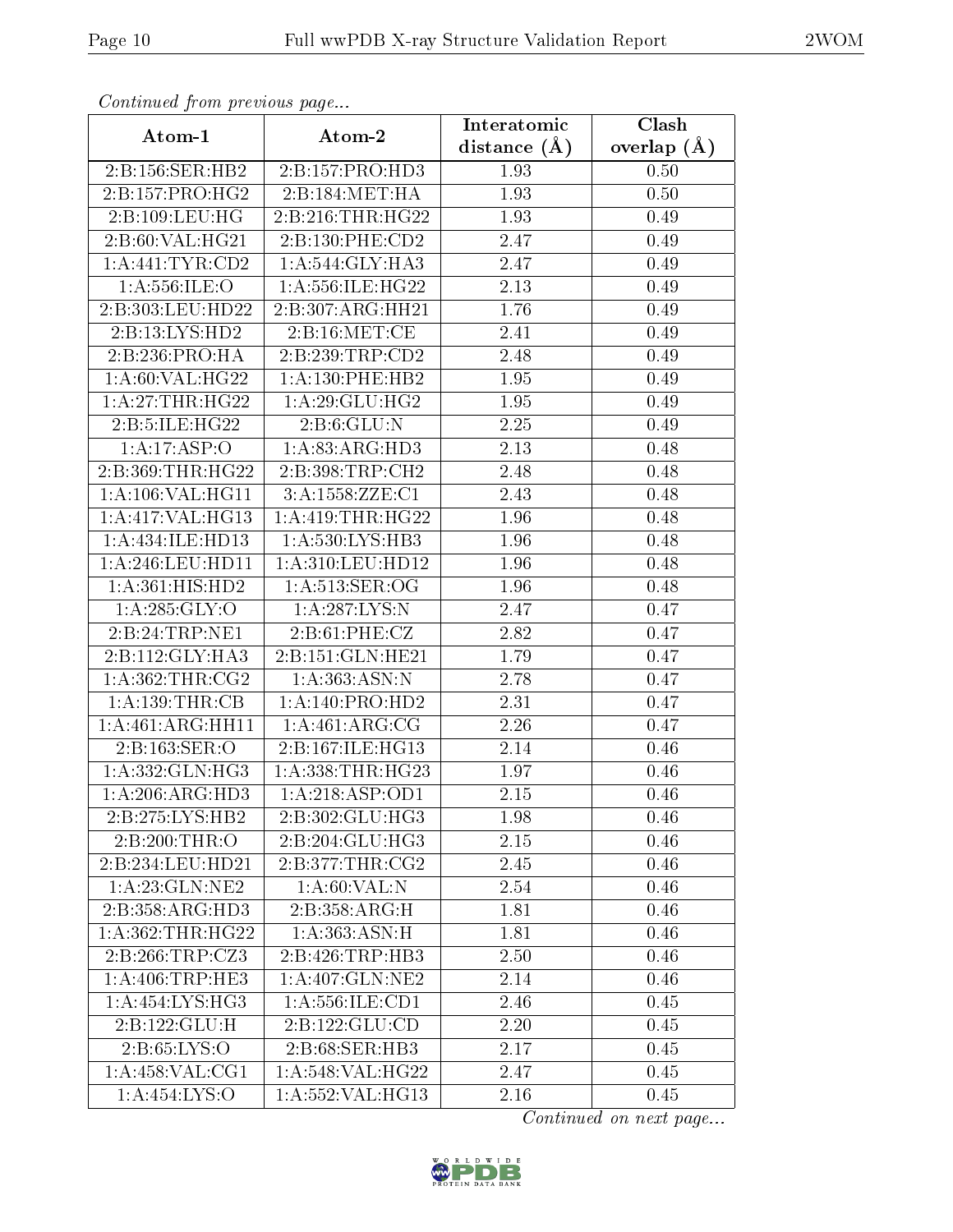| Continuea from previous page         |                    | Interatomic       | Clash         |
|--------------------------------------|--------------------|-------------------|---------------|
| Atom-1                               | Atom-2             | distance $(A)$    | overlap $(A)$ |
| 1: A:460:ASN:HA                      | 2:B:286:THR:O      | 2.17              | 0.45          |
| 2:B:270:ILE:HG12                     | 2:B:346:PHE:HB3    | 1.99              | 0.44          |
| 1: A: 198: HIS: O                    | 1:A:202:ILE:HG12   | 2.17              | 0.44          |
| 1: A: 255: ASN: HB2                  | 1:A:289:LEU:HG     | 2.00              | 0.44          |
| 2:B:242:GLN:HE22                     | 2:B:429:LEU:HD13   | 1.82              | 0.44          |
| 2:B:395:LYS:HG3                      | 2:B:416:PHE:CE2    | 2.51              | 0.44          |
| 1: A:30: LYS: HE2                    | 1: A:62: ALA:O     | 2.18              | 0.44          |
| 1: A:467: VAL:HG23                   | 1:A:484:LEU:HDI1   | 1.99              | 0.44          |
| 2:B:194:GLU:HG3                      | 2:B:196:GLY:H      | 1.81              | 0.44          |
| 2:B:266:TRP:HE1                      | 2:B:346:PHE:HE1    | 1.65              | 0.44          |
| 2:B:169:GLU:HB3                      | 2:B:170:PRO:HD3    | 2.00              | 0.43          |
| 2:B:242:GLN:O                        | 2:B:242:GLN:HG3    | 2.17              | 0.43          |
| 1:A:78:ARG:O                         | 1: A:82:LYS:HG3    | 2.18              | 0.43          |
| 2:B:276:VAL:HA                       | 2:B:302:GLU:OE2    | 2.18              | 0.43          |
| 1:A:27:THR:HG22                      | 1:A:29:GLU:H       | 1.81              | 0.43          |
| 1: A: 364: ASP: HB3                  | 1:A:423:VAL:HG13   | 2.00              | 0.43          |
| 2:B:72:ARG:HH22                      | 2:B:151:GLN:NE2    | 2.16              | 0.43          |
| 2:B:24:TRP:HE1                       | 2:B:59:PRO:CB      | 2.28              | 0.43          |
| $2:B:313: \overline{\text{PRO:HB2}}$ | 2:B:314:VAL:H      | 1.65              | 0.43          |
| 1: A: 359: GLY: C                    | 1: A:361: HIS:H    | 2.21              | 0.43          |
| 1: A: 339: TYR: CZ                   | 1:A:352:GLY:HA3    | 2.54              | 0.42          |
| 1: A: 457: TYR: HA                   | 1: A:548: VAL:HGI1 | 2.00              | 0.42          |
| 1:A:23:GLN:NE2                       | 1: A:60: VAL:HG23  | 2.34              | 0.42          |
| 1:A:402:TRP:CZ2                      | 1: A:403:THR:HG22  | 2.55              | 0.42          |
| 1: A: 162: SER: OG                   | 2:B:52:PRO:HD3     | 2.19              | 0.42          |
| 1: A:31: ILE: O                      | 1: A:35: VAL:HG23  | $\overline{2}.20$ | 0.42          |
| 2:B:254:VAL:O                        | 2:B:258:GLN:HG3    | 2.19              | 0.42          |
| 2:B:303:LEU:HD22                     | 2:B:307:ARG:NH2    | 2.35              | 0.42          |
| 1: A: 438: GLU: OE1                  | 1: A:463:ARG:NH2   | 2.49              | 0.42          |
| 1:A:218:ASP:O                        | 1:A:220:LYS:N      | 2.53              | 0.42          |
| 2:B:115:TYR:HB3                      | 2:B:149:LEU:HB2    | 2.01              | 0.42          |
| 2:B:167:ILE:HG12                     | 2:B:212:TRP:CD2    | 2.54              | 0.42          |
| 2:B:332:GLN:HA                       | 2:B:424:LYS:HE3    | 2.02              | 0.42          |
| 1: A:438: GLU:CG                     | 1:A:461:ARG:HD2    | 2.50              | 0.42          |
| 2: B: 103: ASN: O                    | 2:B:236:PRO:HG2    | 2.20              | 0.41          |
| 2:B:105:SER:O                        | 2:B:190:GLY:HA2    | 2.21              | 0.41          |
| 2:B:393:ILE:HG12                     | 2:B:394:GLN:N      | 2.36              | 0.41          |
| $1:A:111:\overline{\text{VAL}:HG21}$ | 1: A:164:MET:HE1   | 2.01              | 0.41          |
| 2:B:266:TRP:CE3                      | 2:B:426:TRP:HB3    | 2.56              | 0.41          |
| 1: A: 183: TYR:CE1                   | 1: A:184:MET:HG3   | 2.55              | 0.41          |
| 2:B:13:LYS:HB2                       | 2: B:16: MET: CG   | 2.43              | 0.41          |

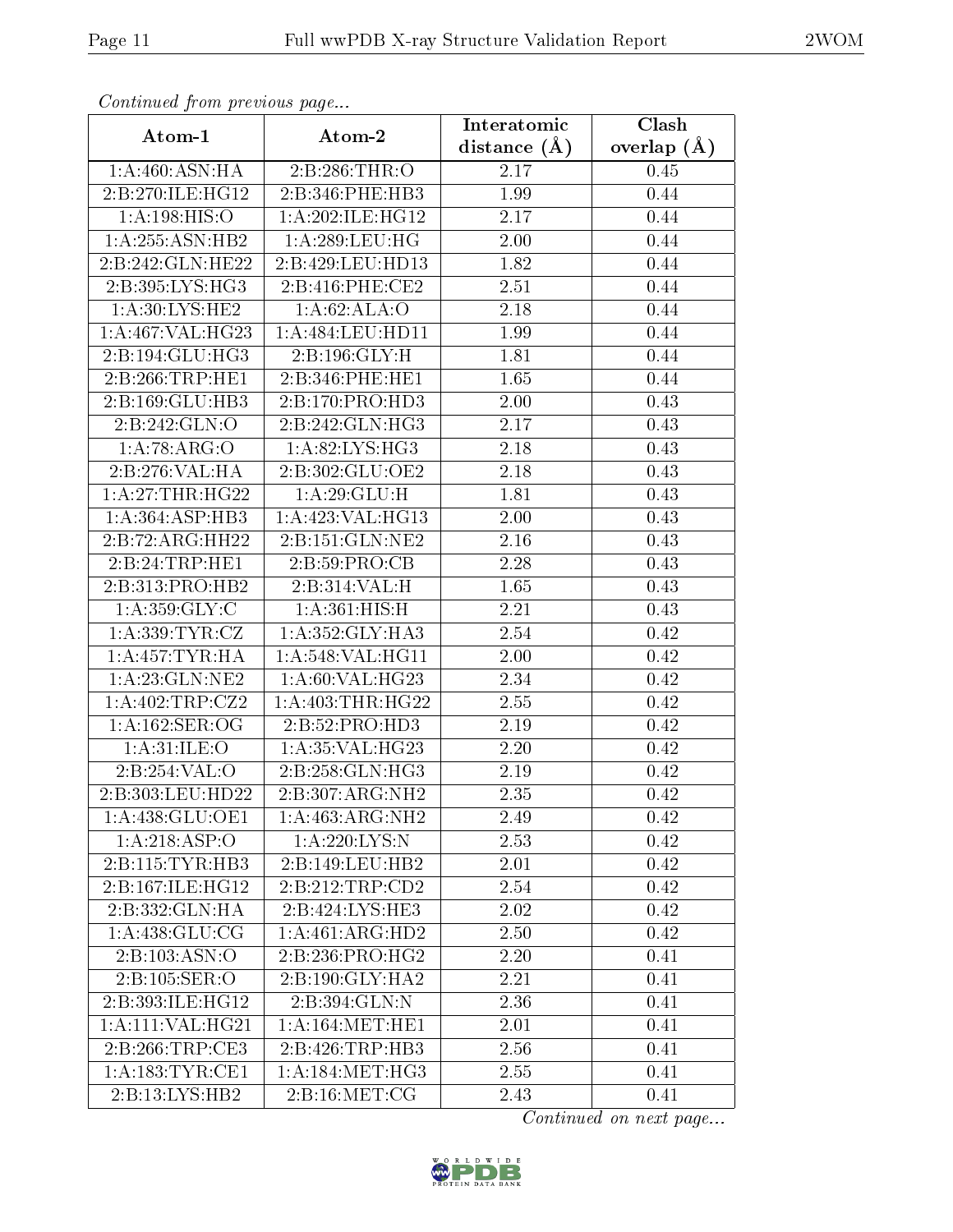| $\rm{Atom\text{-}1}$ | $\boldsymbol{\mathrm{Atom}\text{-}2}$ | Interatomic    | Clash         |
|----------------------|---------------------------------------|----------------|---------------|
|                      |                                       | distance $(A)$ | overlap $(A)$ |
| 1: A:311:LYS:HA      | 1: A:311:LYS:CE                       | 2.50           | 0.41          |
| 1: A:278: GLN: HG2   | 1:A:298:GLU:CB                        | 2.42           | 0.41          |
| 1: A:357: MET:O      | 1: A: 359: GLY: N                     | 2.36           | 0.41          |
| 1: A:66: LYS:NZ      | 1: A:67:ASP:H                         | 2.19           | 0.41          |
| 1: A: 356: ARG: HD2  | 1: A: 357: MET:H                      | 1.86           | 0.41          |
| 1: A:454: LYS: HG3   | 1: A: 556: ILE: HD11                  | 2.03           | 0.41          |
| 2:B:28:GLU:HB2       | 2:B:135:ILE:HD11                      | 2.03           | 0.41          |
| 2:B:305:GLU:O        | 2:B:309:ILE:HG13                      | 2.21           | 0.41          |
| 2:B:253:THR:O        | 2:B:257:ILE:HG13                      | 2.21           | 0.40          |
| 1:A:483:TYR:CE1      | 1: A:520: GLN:HB3                     | 2.57           | 0.40          |
| 2:B:38:CYS:SG        | 2:B:132:ILE:HD11                      | 2.61           | 0.40          |
| 2:B:314:VAL:HG13     | 2: B:317: VAL: C <sub>G2</sub>        | 2.50           | 0.40          |
| 1: A:396: GLU: H     | 1:A:396:GLU:CD                        | 2.25           | 0.40          |
| 1:A:548:VAL:HA       | 1: A: 551: LEU: CD2                   | 2.51           | 0.40          |

There are no symmetry-related clashes.

### 5.3 Torsion angles (i)

#### 5.3.1 Protein backbone  $(i)$

In the following table, the Percentiles column shows the percent Ramachandran outliers of the chain as a percentile score with respect to all X-ray entries followed by that with respect to entries of similar resolution.

The Analysed column shows the number of residues for which the backbone conformation was analysed, and the total number of residues.

| Mol | Chain | Analysed         | Favoured   Allowed |           | <b>Outliers</b> | Percentiles           |
|-----|-------|------------------|--------------------|-----------|-----------------|-----------------------|
|     |       | $556/560(99\%)$  | $506(91\%)$        | $31(6\%)$ | $19(3\%)$       | 3<br> 24              |
|     | Β     | $407/440(92\%)$  | $383(94\%)$        | $17(4\%)$ | $7(2\%)$        | 9<br>42               |
| All | All   | $963/1000(96\%)$ | 889 (92\%)         | 48 $(5%)$ | $26(3\%)$       | 5 <sup>1</sup><br> 30 |

All (26) Ramachandran outliers are listed below:

| Mol | Chain | Res | Type |
|-----|-------|-----|------|
|     |       | 80  | GLU  |
|     |       | 135 | TLE. |
|     |       | 195 | ШE   |
|     |       | 219 | LVS  |

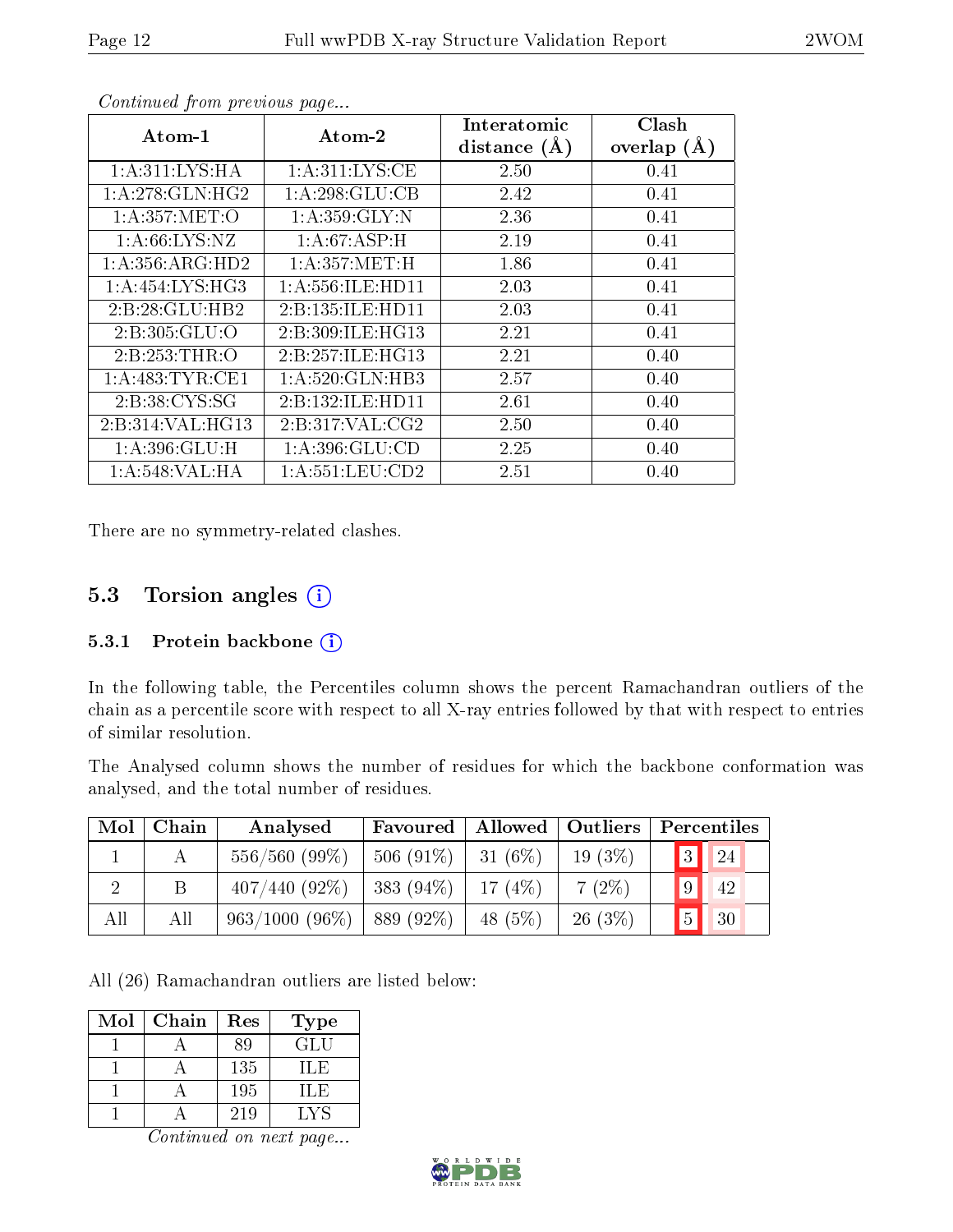| Mol            | . <i>.</i> .<br>Chain   | Res | $\mathbf{r}$ $\mathbf{v}$ $\mathbf{r}$<br>Type |
|----------------|-------------------------|-----|------------------------------------------------|
| $\mathbf{1}$   | $\overline{\rm A}$      | 286 | <b>THR</b>                                     |
| $\mathbf{1}$   | $\overline{A}$          | 358 | $\rm\overline{A}RG$                            |
| $\mathbf{1}$   | $\overline{A}$          | 491 | <b>LEU</b>                                     |
| $\overline{2}$ | $\overline{\text{B}}$   | 85  | <b>GLN</b>                                     |
| $\overline{2}$ | $\overline{\mathrm{B}}$ | 313 | PRO                                            |
| $\mathbf{1}$   | $\overline{\rm A}$      | 14  | PRO                                            |
| $\mathbf{1}$   | $\overline{A}$          | 111 | <b>VAL</b>                                     |
| $\overline{1}$ | $\overline{\rm A}$      | 114 | $\overline{\rm ALA}$                           |
| $\overline{1}$ | $\overline{A}$          | 357 | <b>MET</b>                                     |
| $\overline{2}$ | $\overline{\mathrm{B}}$ | 86  | <b>ASP</b>                                     |
| $\overline{2}$ | $\overline{\mathrm{B}}$ | 314 | <b>VAL</b>                                     |
| $\overline{2}$ | $\overline{\mathbf{B}}$ | 361 | $\overline{HIS}$                               |
| $\overline{1}$ | $\overline{\rm A}$      | 88  | TRP                                            |
| $\mathbf{1}$   | $\overline{A}$          | 196 | GLY                                            |
| $\mathbf{1}$   | $\overline{A}$          | 360 | $\overline{\rm ALA}$                           |
| $\mathbf{1}$   | $\overline{A}$          | 361 | <b>HIS</b>                                     |
| $\overline{2}$ | $\overline{\mathrm{B}}$ | 358 | $\rm{ARG}$                                     |
| $\mathbf{1}$   | $\overline{\rm A}$      | 138 | GLU                                            |
| $\mathbf{1}$   | $\overline{A}$          | 287 | $\overline{\text{LYS}}$                        |
| $\overline{1}$ | $\overline{A}$          | 345 | PRO                                            |
| $\overline{1}$ | $\overline{\rm A}$      | 356 | $\rm{ARG}$                                     |
| $\overline{2}$ | $\overline{\mathrm{B}}$ | 245 | $\overline{\text{VAL}}$                        |

#### 5.3.2 Protein sidechains  $(i)$

In the following table, the Percentiles column shows the percent sidechain outliers of the chain as a percentile score with respect to all X-ray entries followed by that with respect to entries of similar resolution.

The Analysed column shows the number of residues for which the sidechain conformation was analysed, and the total number of residues.

| Mol | Chain | Analysed        | Rotameric    | $\mid$ Outliers | Percentiles            |
|-----|-------|-----------------|--------------|-----------------|------------------------|
|     |       | $497/500(99\%)$ | 468 $(94\%)$ | $29(6\%)$       | 55<br>20               |
|     |       | $372/400(93\%)$ | 358 (96%)    | 14 $(4%)$       | 467'<br>33             |
| All | All   | 869/900(97%)    | 826 (95%)    | 43 $(5%)$       | 25 <sub>1</sub><br> 61 |

All (43) residues with a non-rotameric sidechain are listed below:

| Chain | Res | pe. |
|-------|-----|-----|
|       |     |     |

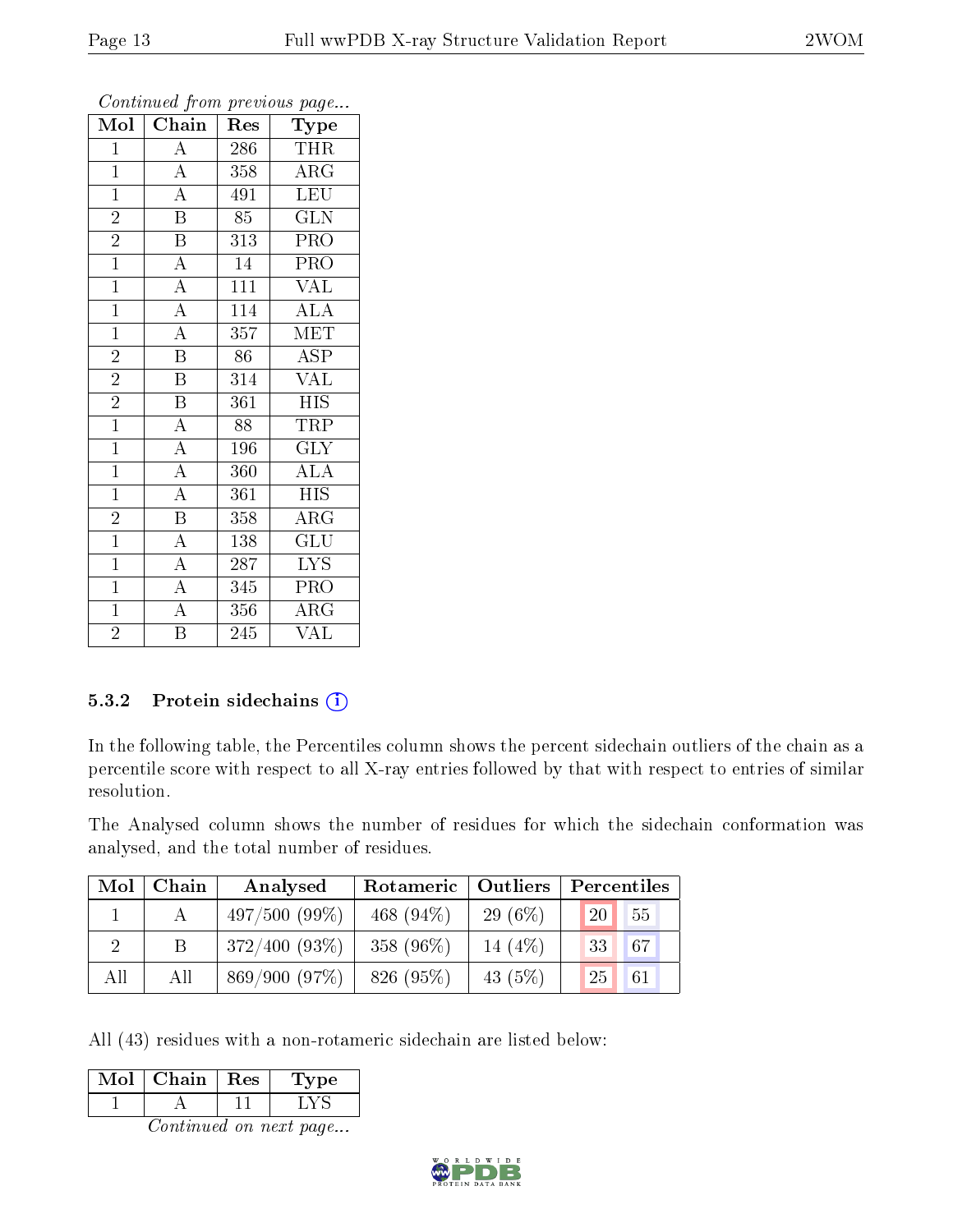| Mol            | $\overline{\text{C}}$ hain                                                 | Res              | Type                    |
|----------------|----------------------------------------------------------------------------|------------------|-------------------------|
| $\mathbf{1}$   | $\overline{A}$                                                             | 23               | $\overline{\text{GLN}}$ |
| $\overline{1}$ | $\overline{A}$                                                             | 37               | ILE                     |
| $\mathbf{1}$   | $\overline{A}$                                                             | $60\,$           | $\overline{\text{VAL}}$ |
| $\mathbf{1}$   | $\overline{A}$                                                             | 89               | $\overline{\text{GLU}}$ |
| $\overline{1}$ | $\frac{\overline{A}}{A}$                                                   | 91               | $\overline{\text{GLN}}$ |
| $\mathbf{1}$   |                                                                            | 102              | $\overline{\text{LYS}}$ |
| $\overline{1}$ | $\frac{\overline{A}}{A}$                                                   | 104              | $\overline{\text{LYS}}$ |
| $\mathbf{1}$   |                                                                            | $\overline{107}$ | <b>THR</b>              |
| $\mathbf{1}$   |                                                                            | 136              | $\overline{ASN}$        |
| $\mathbf{1}$   | $\frac{\overline{A}}{\overline{A}}$<br>$\frac{\overline{A}}{\overline{A}}$ | 145              | $\overline{\text{GLN}}$ |
| $\mathbf{1}$   |                                                                            | 215              | <b>THR</b>              |
| $\overline{1}$ |                                                                            | $\overline{219}$ | $\overline{\text{LYS}}$ |
| $\overline{1}$ | $\overline{A}$                                                             | 230              | MET                     |
| $\mathbf{1}$   |                                                                            | 311              | $\overline{\text{LYS}}$ |
| $\overline{1}$ | $\frac{\overline{A}}{A}$                                                   | 334              | $\overline{\text{GLN}}$ |
| $\mathbf{1}$   | $\overline{A}$                                                             | 340              | $\overline{{\rm GLN}}$  |
| $\overline{1}$ | $\overline{A}$                                                             | 356              | $\overline{\rm ARG}$    |
| $\mathbf{1}$   | $\frac{\overline{A}}{\overline{A}}$                                        | 357              | <b>MET</b>              |
| $\mathbf 1$    |                                                                            | 402              | $\overline{\text{TRP}}$ |
| $\mathbf{1}$   | $\overline{A}$                                                             | 406              | <b>TRP</b>              |
| $\overline{1}$ | $\frac{1}{\mathbf{A}}$                                                     | 448              | $\rm{ARG}$              |
| $\overline{1}$ | $\overline{A}$                                                             | 463              | $\overline{\rm{ARG}}$   |
| $\mathbf{1}$   | $\overline{A}$                                                             | 474              | <b>ASN</b>              |
| $\mathbf{1}$   | $\frac{\overline{A}}{\overline{A}}$                                        | 493              | $\overline{\text{VAL}}$ |
| $\mathbf{1}$   |                                                                            | 496              | <b>VAL</b>              |
| $\overline{1}$ | $\overline{A}$                                                             | 500              | $\overline{\text{GLN}}$ |
| $\overline{1}$ | $\overline{A}$                                                             | $\overline{517}$ | $\overline{\text{LEU}}$ |
| $\mathbf{1}$   | $\overline{A}$                                                             | 548              | VAL                     |
| $\overline{2}$ | $\overline{\mathrm{B}}$                                                    | $\sqrt{6}$       | $\overline{{\rm GLU}}$  |
| $\overline{c}$ | Β                                                                          | 11               | $\overline{\text{LYS}}$ |
| $\overline{2}$ | Β                                                                          | 24               | TRP                     |
| $\overline{2}$ | $\overline{\mathrm{B}}$                                                    | 65               | <b>LYS</b>              |
| $\overline{2}$ | B                                                                          | 87               | $\overline{\text{PHE}}$ |
| $\overline{2}$ | $\overline{\mathrm{B}}$                                                    | 109              | LEU                     |
| $\overline{2}$ | B                                                                          | 139              | THR                     |
| $\overline{2}$ | $\overline{\mathrm{B}}$                                                    | 194              | $\overline{\text{GLU}}$ |
| $\overline{2}$ | $\overline{\mathrm{B}}$                                                    | 214              | <b>LEU</b>              |
| $\overline{2}$ | $\overline{\mathrm{B}}$                                                    | 237              | $\overline{\text{ASP}}$ |
| $\overline{2}$ | $\overline{\mathrm{B}}$                                                    | 242              | $\overline{\text{GLN}}$ |
| $\overline{2}$ | B                                                                          | 325              | $\overline{\text{LEU}}$ |
| $\overline{2}$ | $\overline{\mathrm{B}}$                                                    | 358              | $\overline{\rm{ARG}}$   |
| $\overline{2}$ | $\overline{B}$                                                             | 399              | GLU                     |

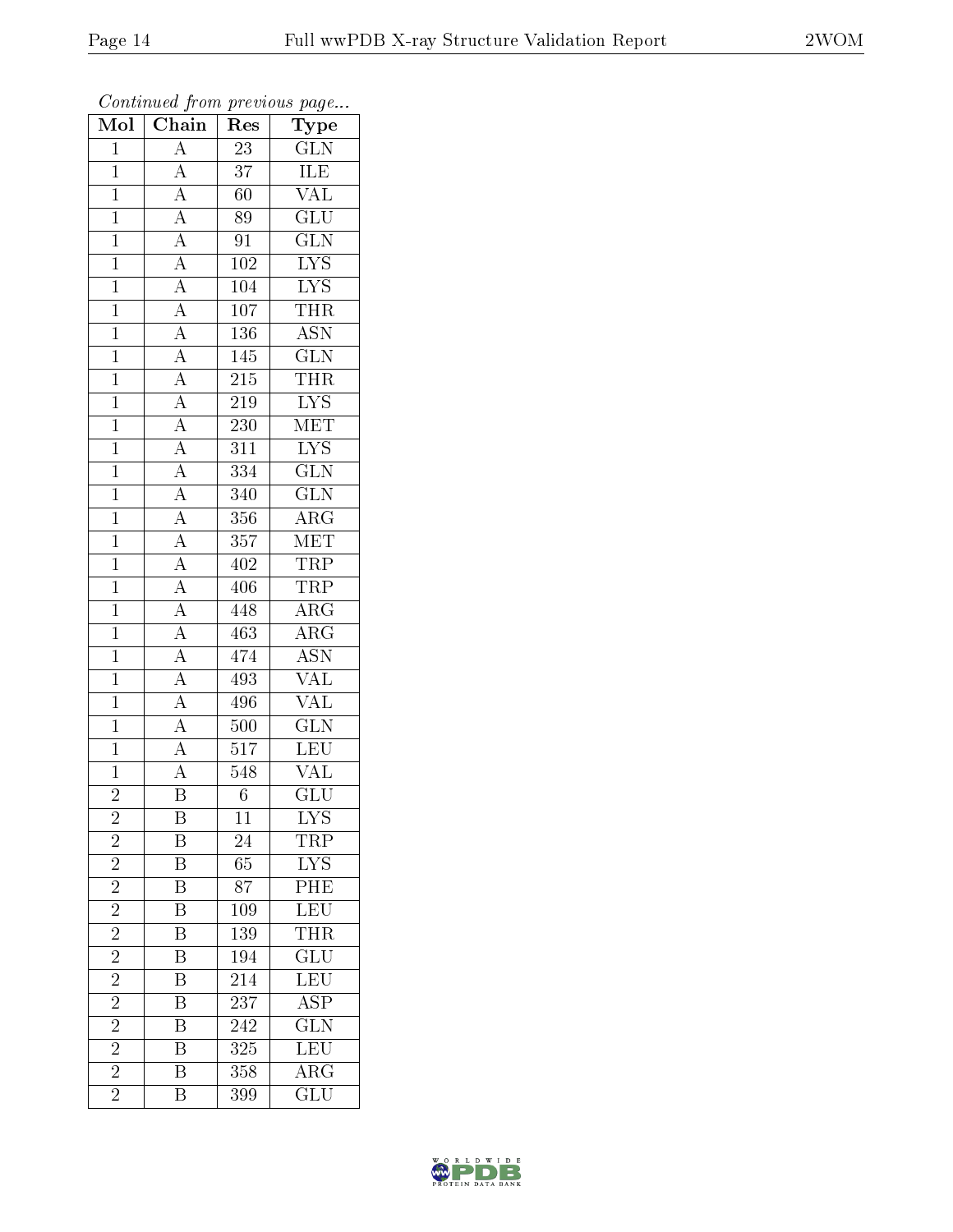| Mol            | Chain                                                                                                                                                                       | $\operatorname{Res}% \left( \mathcal{N}\right) \equiv\operatorname{Res}(\mathcal{N}_{0})\cap\mathcal{N}_{1}$ | Type                      |
|----------------|-----------------------------------------------------------------------------------------------------------------------------------------------------------------------------|--------------------------------------------------------------------------------------------------------------|---------------------------|
| $\overline{1}$ | $\boldsymbol{A}$                                                                                                                                                            | 23                                                                                                           | $\overline{\text{GLN}}$   |
| $\overline{1}$ | $\overline{A}$                                                                                                                                                              | $\overline{137}$                                                                                             | <b>ASN</b>                |
| $\overline{1}$ |                                                                                                                                                                             | 174                                                                                                          | $\overline{\text{GLN}}$   |
| $\mathbf{1}$   |                                                                                                                                                                             | 182                                                                                                          | $\overline{\text{GLN}}$   |
| $\mathbf{1}$   | $\frac{\overline{A}}{\overline{A}}$ $\frac{\overline{A}}{\overline{A}}$                                                                                                     | $\overline{207}$                                                                                             | $\overline{\text{GLN}}$   |
| $\overline{1}$ |                                                                                                                                                                             | 269                                                                                                          | $\overline{\text{GLN}}$   |
| $\overline{1}$ |                                                                                                                                                                             | $278\,$                                                                                                      | $\overline{\text{GLN}}$   |
| $\overline{1}$ | $\frac{\overline{A}}{\overline{A}} \frac{\overline{A}}{\overline{A}} \frac{\overline{A}}{\overline{A}} \frac{\overline{A}}{\overline{A}} \frac{\overline{A}}{\overline{A}}$ | 334                                                                                                          | $\overline{\text{GLN}}$   |
| $\overline{1}$ |                                                                                                                                                                             | $\overline{361}$                                                                                             | $\overline{\mathrm{HIS}}$ |
| $\overline{1}$ |                                                                                                                                                                             | $\overline{373}$                                                                                             | $\overline{\text{GLN}}$   |
| $\mathbf{1}$   |                                                                                                                                                                             | 407                                                                                                          | $\overline{\text{GLN}}$   |
| $\overline{1}$ |                                                                                                                                                                             | 428                                                                                                          | $\overline{\text{GLN}}$   |
| $\overline{1}$ |                                                                                                                                                                             | 480                                                                                                          | $\overline{\text{GLN}}$   |
| $\overline{1}$ |                                                                                                                                                                             | $\overline{500}$                                                                                             | $\overline{\text{GLN}}$   |
| $\overline{1}$ |                                                                                                                                                                             | $\overline{512}$                                                                                             | $\overline{\text{GLN}}$   |
| $\overline{1}$ |                                                                                                                                                                             | $\overline{519}$                                                                                             | $\overline{\text{ASN}}$   |
| $\mathbf{1}$   |                                                                                                                                                                             | 545                                                                                                          | $\overline{\text{ASN}}$   |
| $\overline{1}$ |                                                                                                                                                                             | 547                                                                                                          | $\overline{\text{GLN}}$   |
| $\overline{2}$ | $\overline{\mathbf{B}}$                                                                                                                                                     | $\overline{137}$                                                                                             | $\overline{\text{ASN}}$   |
| $\overline{2}$ | $\overline{\mathrm{B}}$                                                                                                                                                     | 147                                                                                                          | <b>ASN</b>                |
| $\overline{2}$ | $\overline{\mathrm{B}}$                                                                                                                                                     | $\overline{151}$                                                                                             | $\overline{\text{GLN}}$   |
| $\overline{2}$ | $\overline{\mathbf{B}}$                                                                                                                                                     | 175                                                                                                          | <b>ASN</b>                |
| $\overline{2}$ | $\overline{\mathrm{B}}$                                                                                                                                                     | 182                                                                                                          | $\overline{\text{GLN}}$   |
| $\overline{2}$ | $\overline{\mathrm{B}}$                                                                                                                                                     | 208                                                                                                          | $\overline{\mathrm{HIS}}$ |
| $\overline{2}$ | $\overline{\mathrm{B}}$                                                                                                                                                     | 242                                                                                                          | $\overline{\text{GLN}}$   |
| $\overline{2}$ | $\overline{\mathrm{B}}$                                                                                                                                                     | $\overline{278}$                                                                                             | $\overline{\text{GLN}}$   |
| $\overline{2}$ | $\overline{\mathrm{B}}$                                                                                                                                                     | 336                                                                                                          | $\overline{\text{GLN}}$   |
| $\overline{2}$ | $\overline{\mathrm{B}}$                                                                                                                                                     | 394                                                                                                          | $\overline{\text{GLN}}$   |

Some sidechains can be flipped to improve hydrogen bonding and reduce clashes. All (28) such sidechains are listed below:

#### 5.3.3 RNA (i)

There are no RNA molecules in this entry.

#### 5.4 Non-standard residues in protein, DNA, RNA chains  $(i)$

There are no non-standard protein/DNA/RNA residues in this entry.

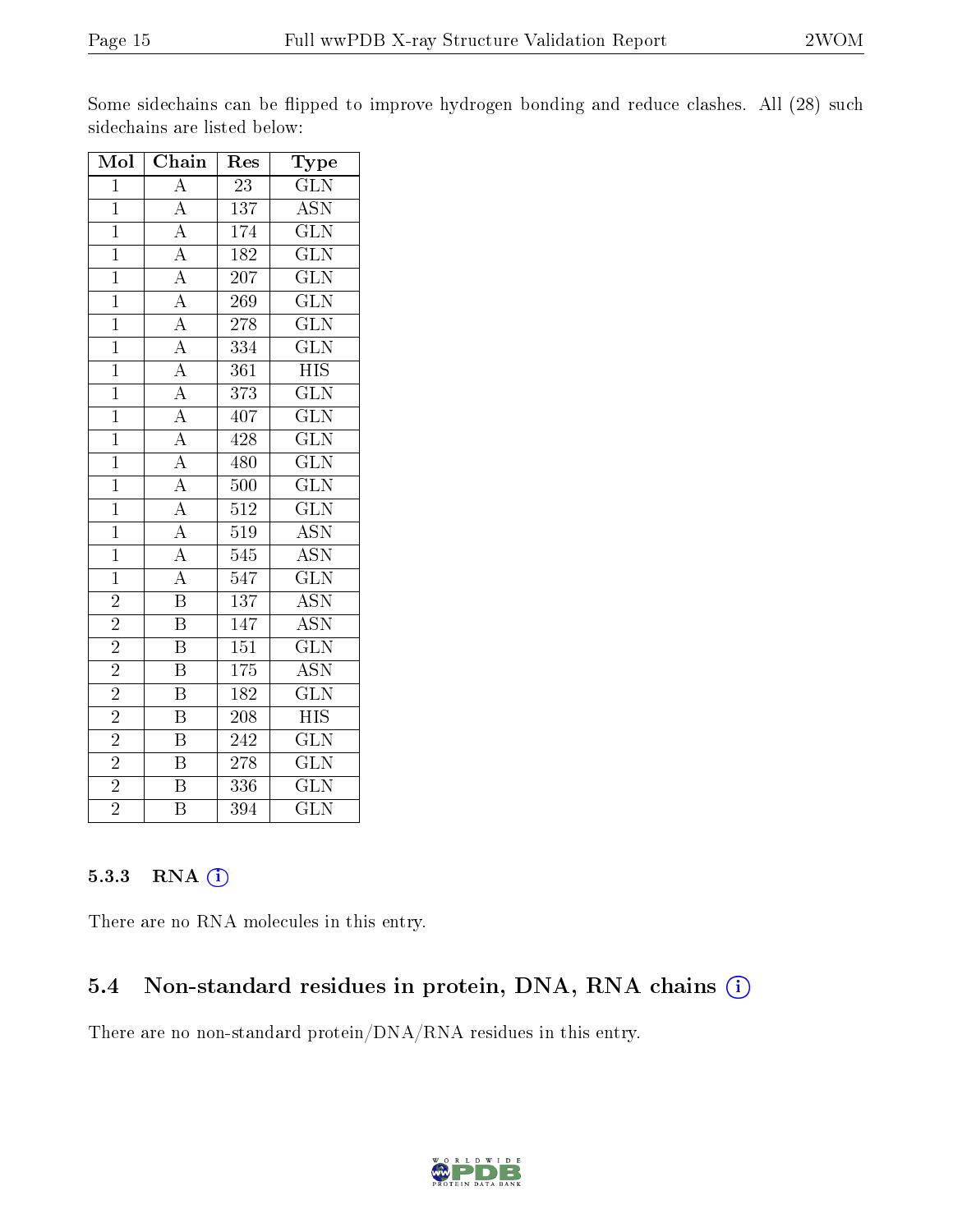### 5.5 Carbohydrates (i)

There are no carbohydrates in this entry.

## 5.6 Ligand geometry  $(i)$

1 ligand is modelled in this entry.

In the following table, the Counts columns list the number of bonds (or angles) for which Mogul statistics could be retrieved, the number of bonds (or angles) that are observed in the model and the number of bonds (or angles) that are defined in the Chemical Component Dictionary. The Link column lists molecule types, if any, to which the group is linked. The Z score for a bond length (or angle) is the number of standard deviations the observed value is removed from the expected value. A bond length (or angle) with  $|Z| > 2$  is considered an outlier worth inspection. RMSZ is the root-mean-square of all Z scores of the bond lengths (or angles).

| $\blacksquare$ Mol $\blacksquare$ | $\mid$ Type $\mid$ Chain $\mid$ Res $\mid$ |  |      |        |            |                       | $\mathop{\rm Link}\nolimits$ |          | Bond lengths                            |        |  | Bond angles |  |
|-----------------------------------|--------------------------------------------|--|------|--------|------------|-----------------------|------------------------------|----------|-----------------------------------------|--------|--|-------------|--|
|                                   |                                            |  |      | Counts |            | $ RMSZ  \#  Z  > 2  $ |                              |          | $\perp$ Counts   RMSZ $\mid \#  Z  > 2$ |        |  |             |  |
|                                   | ZZE                                        |  | 1558 |        | 22, 24, 24 |                       | $8(36\%)$                    | 25,32,32 | 3.90                                    | 8(32%) |  |             |  |

In the following table, the Chirals column lists the number of chiral outliers, the number of chiral centers analysed, the number of these observed in the model and the number defined in the Chemical Component Dictionary. Similar counts are reported in the Torsion and Rings columns. '-' means no outliers of that kind were identified.

|     |      |                                   | Mol   Type   Chain   Res   Link   Chirals   Torsions   Rings |  |
|-----|------|-----------------------------------|--------------------------------------------------------------|--|
| ZZE | 1558 | <b>Contract Contract Contract</b> | $\mid$ 4/13/15/15 $\mid$ 0/2/2/2 $\mid$                      |  |

All (8) bond length outliers are listed below:

| Mol | Chain | Res  | Type | Atoms     | Z       | Observed $(A$ | $Ideal(\AA)$ |
|-----|-------|------|------|-----------|---------|---------------|--------------|
| 3   | А     | 1558 | ZZE  | $C13-C9$  | 5.05    | 1.47          | 1.38         |
| 3   | А     | 1558 | ZZE  | $C10-N5$  | $-4.56$ | 1.40          | 1.47         |
| 3   | А     | 1558 | ZZE  | $C19-C17$ | 4.53    | 1.47          | 1.39         |
| 3   | А     | 1558 | ZZE  | $C13-C16$ | 3.48    | 1.45          | 1.39         |
| 3   | А     | 1558 | ZZE  | $C19-C16$ | 2.69    | 1.44          | 1.39         |
| 3   | А     | 1558 | ZZE  | $C21-N23$ | 2.49    | 1.20          | 1.14         |
| 3   | А     | 1558 | ZZE  | $C20-N22$ | 2.07    | 1.19          | 1.14         |
| 3   | А     | 1558 | ZZE  | $O4-C9$   | $-2.00$ | 1.35          | 1.39         |

All (8) bond angle outliers are listed below:

| $\vert$ Mol $\vert$ Chain $\vert$ Res $\vert$ Type $\vert$ |      |                            | Atoms                            | Observed( $^o$ )   Ideal( $^o$ ) |        |
|------------------------------------------------------------|------|----------------------------|----------------------------------|----------------------------------|--------|
|                                                            | 1558 | $\rm \sim +~ZZE^{-+}~^{-}$ | $\mid$ C14-C17-C21 $\mid$ -10.52 | $105.55\,$                       | 119.54 |

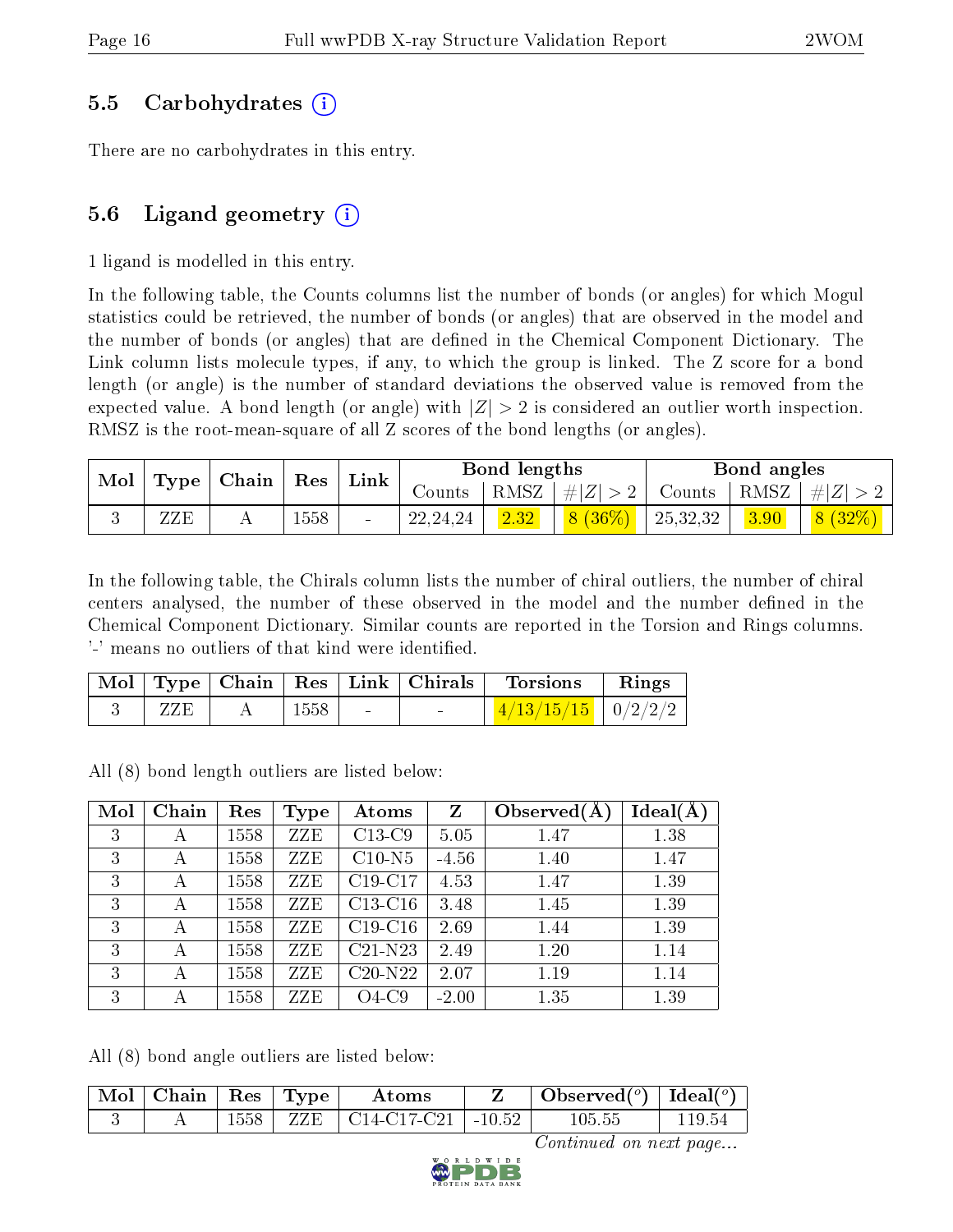| Mol | Chain | Res  | <b>Type</b> | Atoms                                             | $\mathbf{Z}$ | Observed $(°)$ | Ideal(°) |
|-----|-------|------|-------------|---------------------------------------------------|--------------|----------------|----------|
| 3   | А     | 1558 | ZZE         | $C9-O4-C1$                                        | 9.29         | 133.42         | 118.48   |
| 3   | А     | 1558 | ZZE         | C19-C17-C21                                       | 8.67         | 131.07         | 119.54   |
| 3   | А     | 1558 | ZZE         | $C3-N7-N5$                                        | 7.56         | 111.00         | 104.48   |
| 3   | А     | 1558 | ZZE         | $C2-C1-C3$                                        | 4.89         | 110.81         | 104.05   |
| 3   |       | 1558 | ZZE         | $C10-N5-C2$                                       | $-2.44$      | 125.39         | 128.48   |
| 3   | А     | 1558 | ZZE         | C19-C17-C14                                       | 2.30         | 123.38         | 119.71   |
| 3   | А     | 1558 | ZZE         | C <sub>17</sub> -C <sub>19</sub> -C <sub>16</sub> | $-2.04$      | 116.61         | 120.19   |

There are no chirality outliers.

All (4) torsion outliers are listed below:

| Mol           | Chain | Res   | <b>Type</b> | Atoms                                                             |
|---------------|-------|-------|-------------|-------------------------------------------------------------------|
| 3             |       | 1558  | 77E         | $C1-C2-C6-C11$                                                    |
| 3             |       | 1558  | ZZE         | N7-C3-C8-C12                                                      |
| 3             |       | 1558  | 77E         | N <sub>5</sub> -C <sub>10</sub> -C <sub>15</sub> -O <sub>18</sub> |
| $\mathcal{R}$ |       | 1558. | 77E         | $C1-C3-C8-C12$                                                    |

There are no ring outliers.

1 monomer is involved in 2 short contacts:

|  |      |       | Mol   Chain   Res   Type   Clashes   Symm-Clashes |
|--|------|-------|---------------------------------------------------|
|  | 1558 | ∣ ZZE |                                                   |

The following is a two-dimensional graphical depiction of Mogul quality analysis of bond lengths, bond angles, torsion angles, and ring geometry for all instances of the Ligand of Interest. In addition, ligands with molecular weight > 250 and outliers as shown on the validation Tables will also be included. For torsion angles, if less then 5% of the Mogul distribution of torsion angles is within 10 degrees of the torsion angle in question, then that torsion angle is considered an outlier. Any bond that is central to one or more torsion angles identified as an outlier by Mogul will be highlighted in the graph. For rings, the root-mean-square deviation (RMSD) between the ring in question and similar rings identified by Mogul is calculated over all ring torsion angles. If the average RMSD is greater than 60 degrees and the minimal RMSD between the ring in question and any Mogul-identified rings is also greater than 60 degrees, then that ring is considered an outlier. The outliers are highlighted in purple. The color gray indicates Mogul did not find sufficient equivalents in the CSD to analyse the geometry.

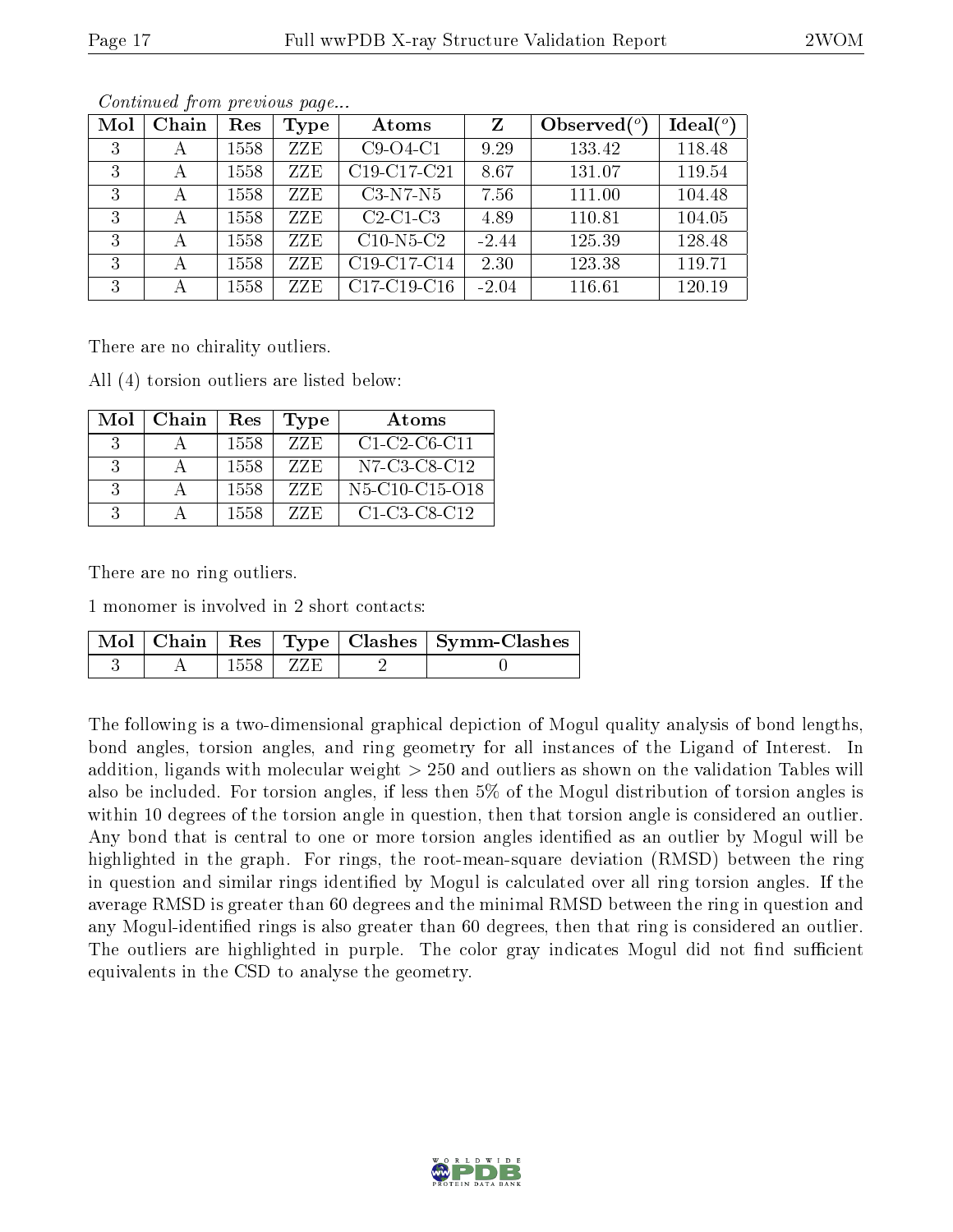

## 5.7 [O](https://www.wwpdb.org/validation/2017/XrayValidationReportHelp#nonstandard_residues_and_ligands)ther polymers (i)

There are no such residues in this entry.

## 5.8 Polymer linkage issues (i)

The following chains have linkage breaks:

|  | Mol   Chain   Number of breaks |
|--|--------------------------------|
|  |                                |

All chain breaks are listed below:

|  |                 |           | $\mid$ Model $\mid$ Chain $\mid$ Residue-1 $\mid$ Atom-1 $\mid$ Residue-2 $\mid$ Atom-2 $\mid$ Distance (Å) |
|--|-----------------|-----------|-------------------------------------------------------------------------------------------------------------|
|  | $103 \cdot ASN$ | $104$ LYS |                                                                                                             |

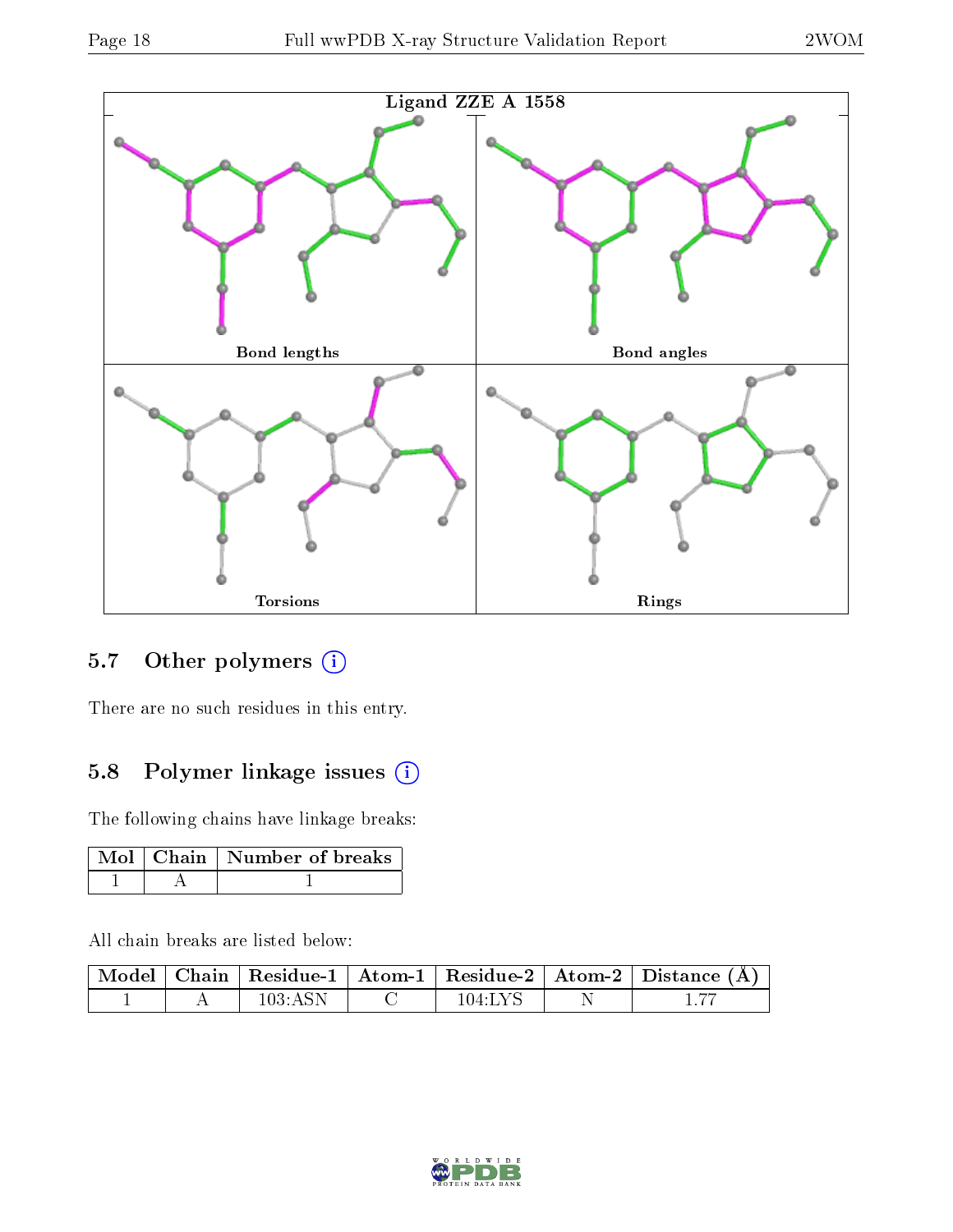# 6 Fit of model and data  $(i)$

# 6.1 Protein, DNA and RNA chains  $(i)$

Unable to reproduce the depositors R factor - this section is therefore empty.

## 6.2 Non-standard residues in protein, DNA, RNA chains (i)

Unable to reproduce the depositors R factor - this section is therefore empty.

### 6.3 Carbohydrates (i)

Unable to reproduce the depositors R factor - this section is therefore empty.

## 6.4 Ligands  $(i)$

Unable to reproduce the depositors R factor - this section is therefore empty.

The following is a graphical depiction of the model fit to experimental electron density of all instances of the Ligand of Interest. In addition, ligands with molecular weight > 250 and outliers as shown on the geometry validation Tables will also be included. Each fit is shown from different orientation to approximate a three-dimensional view.